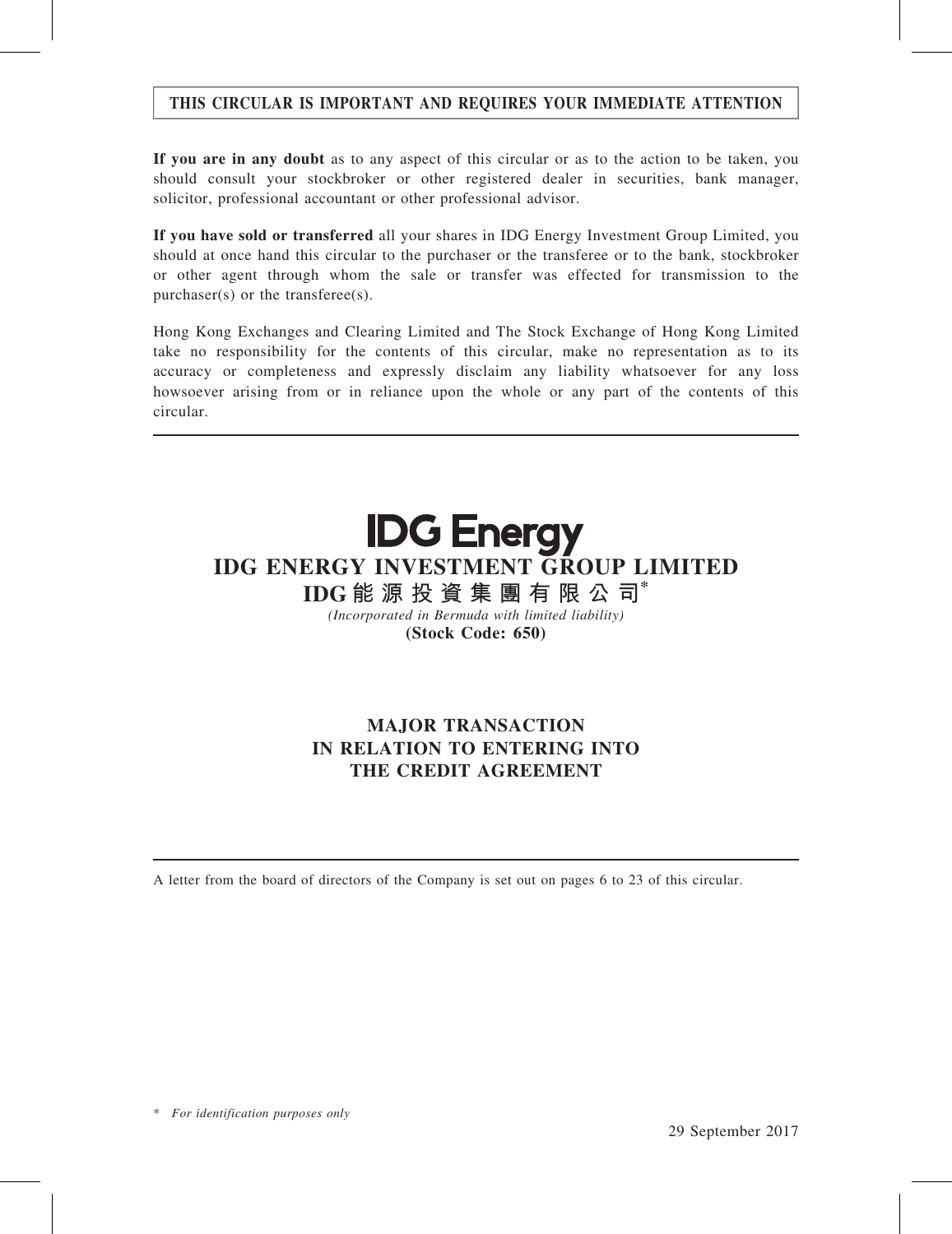# **CONTENTS**

# Page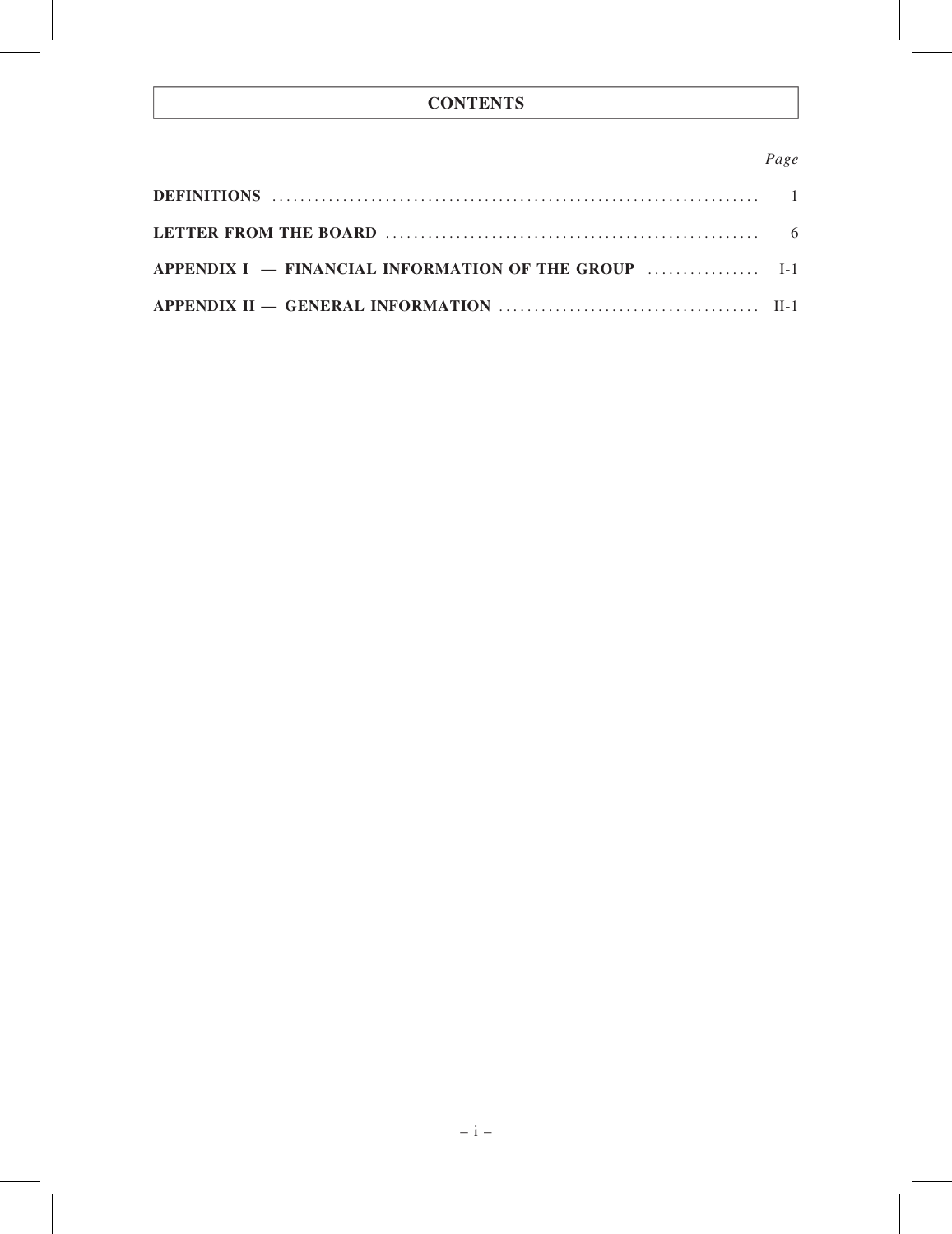In this circular, unless the context otherwise requires, the following terms shall have the following meanings:

| "Acquisition"                | the acquisition of the Target Assets by Stonehold from<br>Stonegate                                                                                                                                                                                                                                                                                                                                                                                                         |
|------------------------------|-----------------------------------------------------------------------------------------------------------------------------------------------------------------------------------------------------------------------------------------------------------------------------------------------------------------------------------------------------------------------------------------------------------------------------------------------------------------------------|
| "Acquisition Agreement"      | the asset purchase agreement dated 14 August 2017 entered<br>into between Stonegate and Stonehold in respect of the<br>Acquisition                                                                                                                                                                                                                                                                                                                                          |
| "Amendment Agreement"        | the amendment agreement dated 26 September 2017 entered<br>into by the Company, Think Excel and Stonehold in<br>relation to the amendments to the Credit Agreement                                                                                                                                                                                                                                                                                                          |
| "Annual Distribution Amount" | an annualized amount equal to $8\%$ of the total Equity<br>Contribution                                                                                                                                                                                                                                                                                                                                                                                                     |
| "APA"                        | the Asset Purchase Agreement entered into by the Company<br>and the Sellers on 21 November 2016 (local time in<br>Houston, Texas) in respect of the Previous Transaction                                                                                                                                                                                                                                                                                                    |
| "Available Cash Flow"        | with respect to any date of determination, the gross cash<br>receipts from Stonehold, insurance payments, warranty<br>payments and cash previously reserved, in each case,<br>during the period beginning on the date the last cash<br>distribution was made to the equity holders and ending on<br>such date of determination, less the portion thereof used to<br>pay, or establish reserves for, any reserves necessary or<br>appropriate for the operation of Stonehold |
| "Board"                      | the board of the Directors of the Company                                                                                                                                                                                                                                                                                                                                                                                                                                   |
| "Breyer Capital"             | Breyer Capital L.L.C., a limited liability company<br>incorporated in Delaware                                                                                                                                                                                                                                                                                                                                                                                              |
| "Business Day"               | any day that is not a Saturday, Sunday or other day on<br>which commercial banks in Beijing, Hong Kong or New<br>York City are authorized or required by law to remain<br>closed                                                                                                                                                                                                                                                                                            |
| "CFIUS"                      | the Committee on Foreign Investment in the United States                                                                                                                                                                                                                                                                                                                                                                                                                    |
| "Company"                    | IDG Energy Investment Group Limited, a company<br>incorporated in Bermuda with limited liability, the shares<br>of which are listed on the main board of the Stock<br>Exchange (stock code: 650)                                                                                                                                                                                                                                                                            |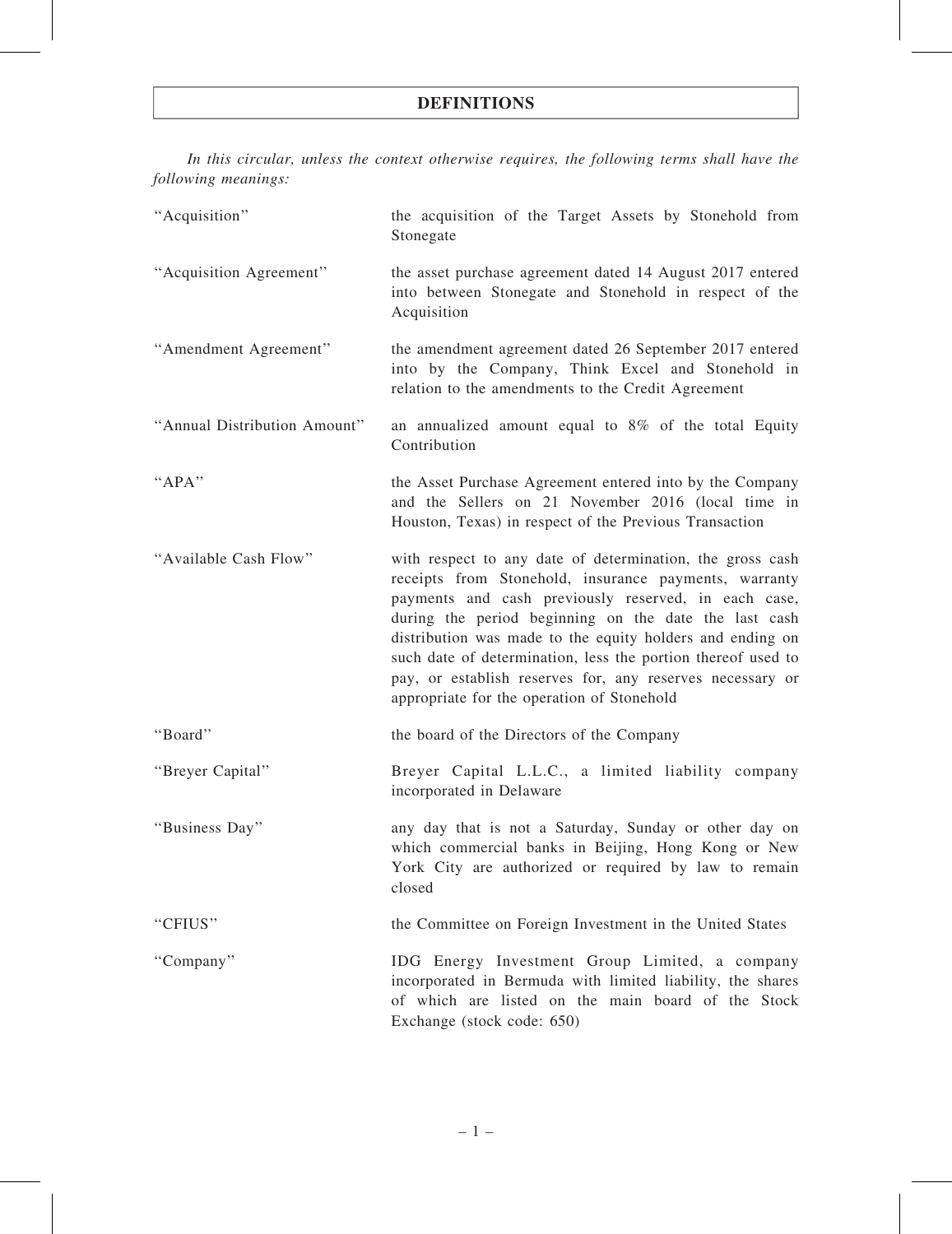| "Controlling Shareholder"<br>or "Titan Gas" | Titan Gas Technology Investment Limited, a company<br>incorporated in the British Virgin Islands with limited<br>liability, as the controlling shareholder of the Company,<br>holding approximately 53.09% of the total issued share<br>capital of the Company as at the Latest Practicable Date |
|---------------------------------------------|--------------------------------------------------------------------------------------------------------------------------------------------------------------------------------------------------------------------------------------------------------------------------------------------------|
| "Credit Agreement"                          | the credit agreement dated 14 August 2017 entered into by<br>the Company, Think Excel and Stonehold in relation to the<br>grant of the Term Loan by the Company and Think Excel to<br>Stonehold                                                                                                  |
| "Dimmit"                                    | Stonegate Dimmit Properties, LLC, a limited liability<br>company incorporated in Texas                                                                                                                                                                                                           |
| "Director(s)"                               | director(s) of the Company                                                                                                                                                                                                                                                                       |
| "DisposalCo"                                | Dimmit/La Salle Saltwater Disposal Company, LLC, a<br>limited liability company incorporated in Texas                                                                                                                                                                                            |
| "Disposal Proceeds"                         | the cash proceeds received or recovered by Stonehold in<br>respect of any disposal of the Target Assets after deducing<br>fees, costs and expenses reasonably incurred by Stonehold<br>with respect to such disposal                                                                             |
| "Effective Time"                            | 7:00 a.m., central time, on 30 April 2017                                                                                                                                                                                                                                                        |
| "Equity Contribution"                       | the cash contribution in an aggregate amount of no less than<br>US\$5 million (approximately HK\$39.12 million) by Breyer<br>Capital by way of $(x)$ subscription of 1,000 of fully paid<br>ordinary shares in Stonehold or (y) a contribution to the<br>capital of Stonehold                    |
| "Escrow Agent"                              | certain escrow agent that is a party to the deposit escrow<br>agreement and the post-closing escrow agreement entered<br>into by the Company, the Sellers and such escrow agent for<br>the Previous Transaction                                                                                  |
| "Escrow Funds"                              | the escrow funds in relation to the Previous Transaction, the<br>details of which were disclosed in the announcement of the<br>Company dated 22 November 2016 and the circular of the<br>Company dated 9 March 2017                                                                              |
| "G&A Funds"                                 | the G&A funds in relation to the Previous Transaction, the<br>details of which were disclosed in the announcement of the<br>Company dated 22 November 2016 and the circular of the<br>Company dated 9 March 2017                                                                                 |
| "Group"                                     | the Company and its subsidiaries                                                                                                                                                                                                                                                                 |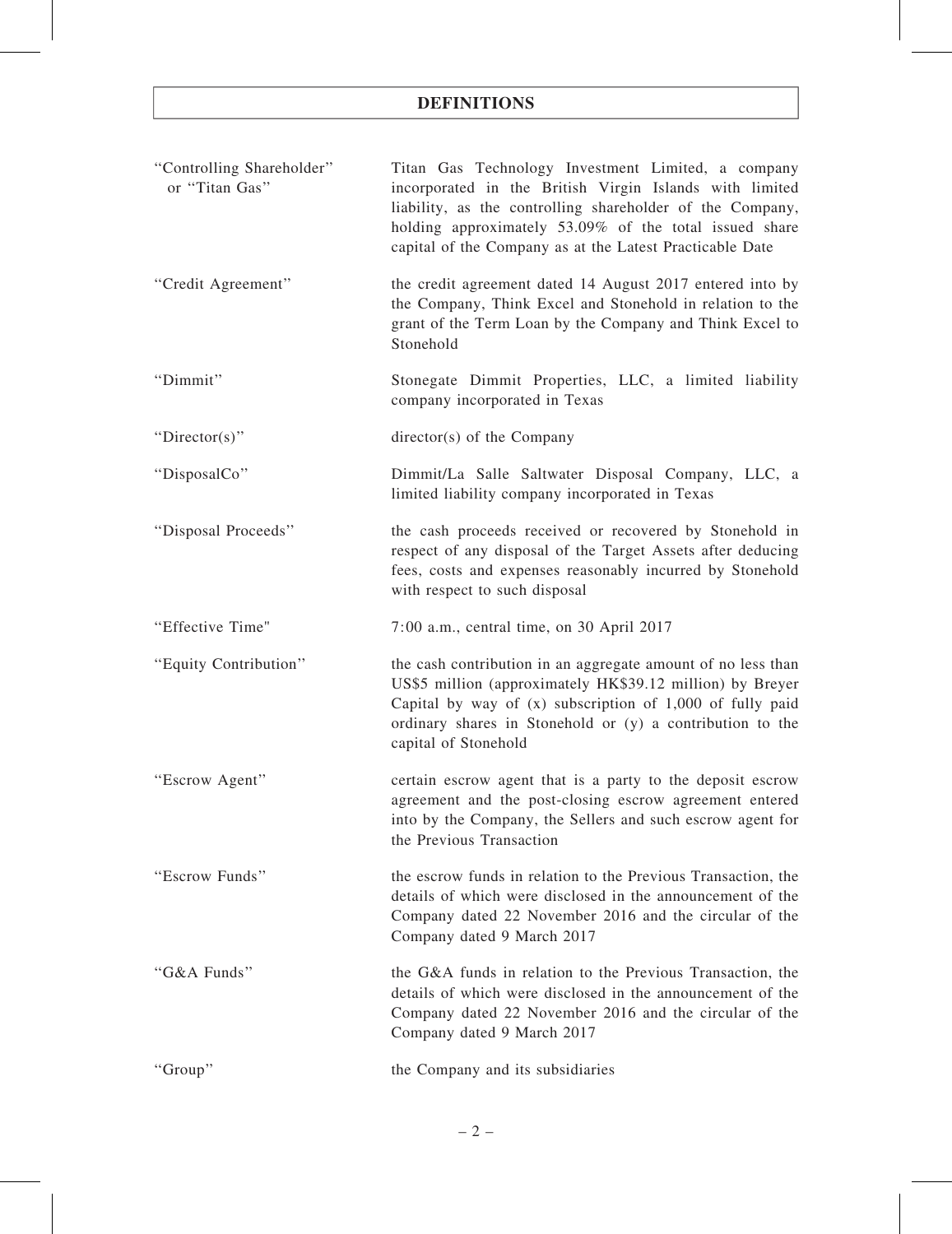| "HK\$"                      | Hong Kong dollars, the lawful currency of Hong Kong                                                                                                                                                                                                                                                                                                                                                                  |
|-----------------------------|----------------------------------------------------------------------------------------------------------------------------------------------------------------------------------------------------------------------------------------------------------------------------------------------------------------------------------------------------------------------------------------------------------------------|
| "Hong Kong"                 | Hong Kong Special Administrative Region of the People's<br>Republic of China                                                                                                                                                                                                                                                                                                                                         |
| "Initial Utilization Date"  | 26 September 2017 (local time in Houston, Texas), the date<br>on which the first borrowing was made by Stonehold under<br>and pursuant to the terms of the Credit Agreement, being<br>the same date as the closing date of the Acquisition                                                                                                                                                                           |
| "Latest Practicable Date"   | 27 September 2017, being the latest practicable date prior<br>to the printing of this circular for ascertaining certain<br>information contained herein                                                                                                                                                                                                                                                              |
| "Listing Rules"             | the Rules Governing the Listing of Securities on the Stock<br>Exchange                                                                                                                                                                                                                                                                                                                                               |
| "Maturity Date"             | falling 10 years after the Initial Utilization Date                                                                                                                                                                                                                                                                                                                                                                  |
| "Net Purchase Price"        | the adjusted purchase price on closing of the Acquisition<br>calculated pursuant to the terms of the Acquisition<br>Agreement minus the total Equity Contribution (being<br>US\$5 million (approximately HK\$39.1 million) as at the<br>date of the Credit Agreement) and, if any amount of Senior<br>Debt is funded on or before the closing of the Acquisition,<br>the principal amount of such funded Senior Debt |
| "PRC Target"                | 錫林郭勒盟宏博礦業開發有限公司(Xilin Gol League<br>Hongbo Mining Development Co., Ltd.*)                                                                                                                                                                                                                                                                                                                                            |
| "Preferred Share(s)"        | the restricted voting non-redeemable convertible preferred<br>shares of HK\$0.01 each in the share capital of the Company                                                                                                                                                                                                                                                                                            |
| "Previous Reverse Takeover" | the Transfer and the Transactions (as defined in the RTO<br>Circular), including but not limited to the acquisition of the<br>entire equity interest of the PRC Target by the Company in<br>accordance with the terms and conditions as detailed in the<br>RTO Circular                                                                                                                                              |
| "Rockgate"                  | Rockgate Production Company LLC, a limited liability<br>company incorporated in Delaware, has been assigned all<br>right, title and interest under the APA by the Company and<br>has agreed to assume all the obligations and liabilities of<br>the Company under the APA                                                                                                                                            |
| "RTO Circular"              | the circular of the Company dated 29 June 2016, in relation<br>to, among other things, the Previous Reverse Takeover                                                                                                                                                                                                                                                                                                 |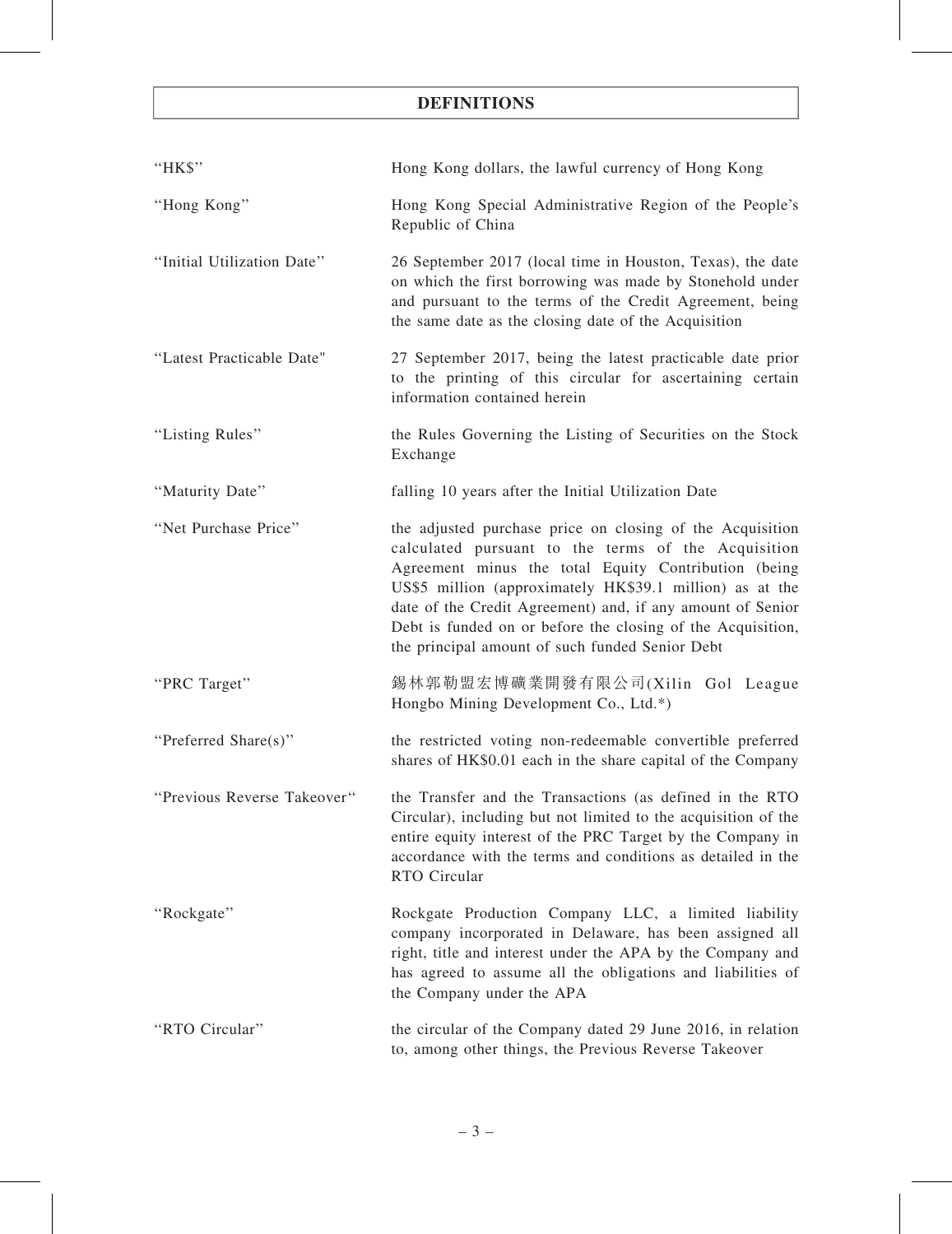| "Sellers"        | Stonegate, Dimmit and/or DisposalCo                                                                                                                                                                                                                                                                                                                                                                                   |
|------------------|-----------------------------------------------------------------------------------------------------------------------------------------------------------------------------------------------------------------------------------------------------------------------------------------------------------------------------------------------------------------------------------------------------------------------|
| "Senior Debt"    | a senior debt to be borrowed either directly by Stonehold or<br>by Rockgate, a wholly owned subsidiary of the Company,<br>from any commercial bank(s) which takes priority to the<br>Term Loan                                                                                                                                                                                                                        |
| "Share(s)"       | the ordinary share(s) of $HK$0.01$ each in the share capital<br>of the Company                                                                                                                                                                                                                                                                                                                                        |
| "Shareholder(s)" | the holder(s) of the Shares                                                                                                                                                                                                                                                                                                                                                                                           |
| "Stock Exchange" | The Stock Exchange of Hong Kong Limited                                                                                                                                                                                                                                                                                                                                                                               |
| "Stonegate"      | Stonegate Production Company, LLC, a limited liability<br>company incorporated in Delaware                                                                                                                                                                                                                                                                                                                            |
| "Stonehold"      | Stonehold Energy Corporation, a Delaware corporation, as<br>the borrower under the Credit Agreement, and is wholly<br>owned by Breyer Capital as at the Latest Practicable Date                                                                                                                                                                                                                                       |
| "Target Assets"  | all of Stonegate' right, title and interest in and to the non-<br>operated oil and gas properties owned by Stonegate located<br>in Dimmit and La Salle Counties, Texas as described under<br>the Acquisition Agreement, effective as of the Effective<br>Time, details of which are disclosed in the section of "7.<br>Information on the Target Assets" in the Letter from the<br>Board to this circular             |
| "Term Loan"      | the term loans granted by the Company and Think Excel to<br>Stonehold pursuant to the terms of the Credit Agreement, in<br>a principal amount not to exceed (i) on the Initial<br>Utilization Date, the Net Purchase Price; (ii) thereafter,<br>US\$10 million (approximately HK\$78.3 million); and (iii)<br>any guarantee payment made by the Company and Think<br>Excel to Stonehold in respect of the Senior Debt |
| "Term Note"      | a promissory note issued by Stonehold and dated the date of<br>the Term Loan (or such other date prior thereto as shall be<br>satisfactory to the Company and Think Excel), payable to<br>the Company and Think Excel in full on the Maturity Date                                                                                                                                                                    |
| "Think Excel"    | Think Excel Investments Limited, a limited liability<br>company incorporated in the British Virgin Islands, as one<br>of the lenders under the Credit Agreement, which is a direct<br>wholly-owned subsidiary of the Company as at the Latest<br>Practicable Date                                                                                                                                                     |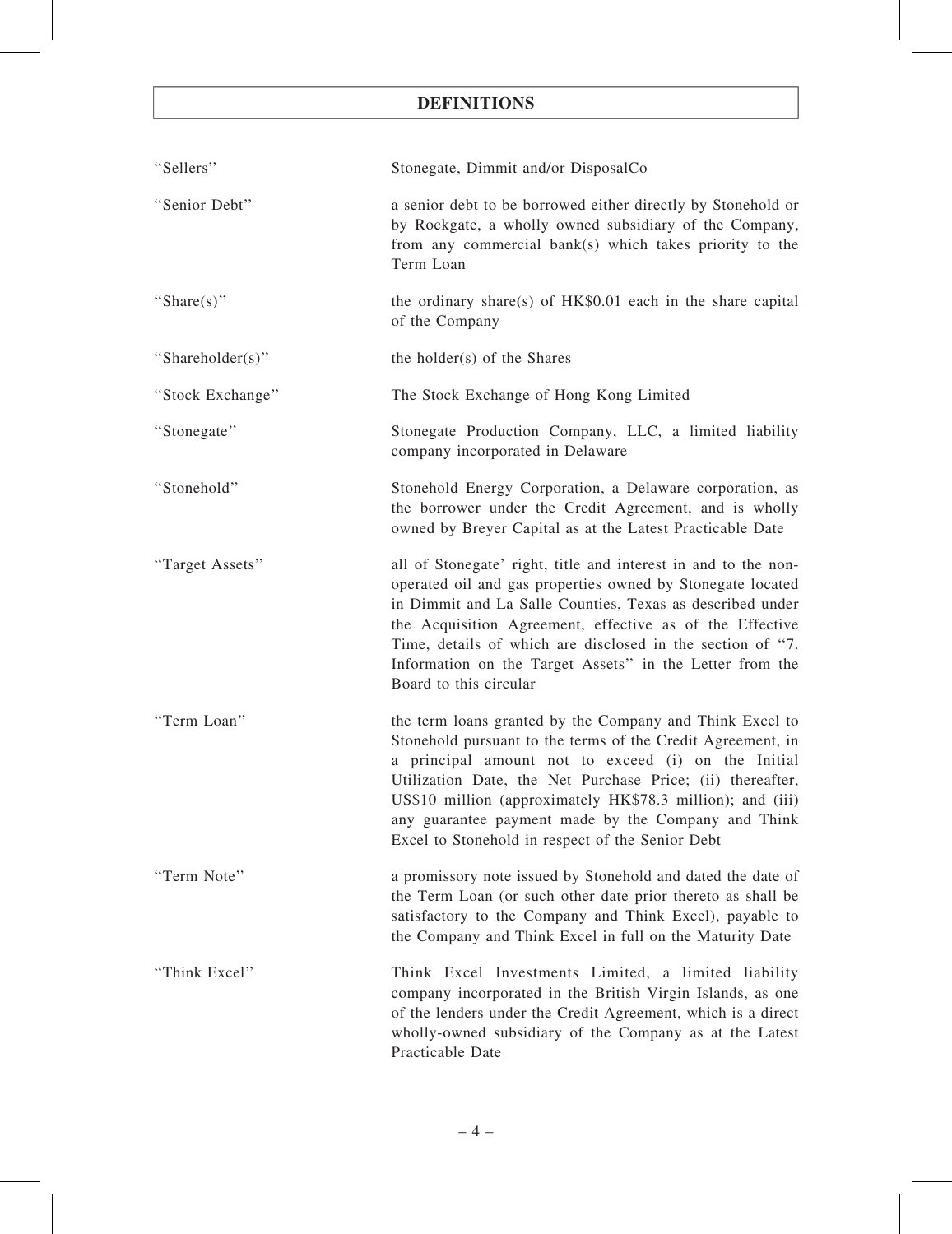| "United States" or "U.S." | the United States of America                                              |  |  |  |
|---------------------------|---------------------------------------------------------------------------|--|--|--|
| "US\$"                    | United States dollars, the lawful currency of the United<br><b>States</b> |  |  |  |
| $\lq\lq q_0$ "            | per cent                                                                  |  |  |  |

For the purpose of this circular, unless otherwise indicated, the exchange rate of US\$1.00 = HK\$7.8250 has been used, where applicable, for the purpose of illustration only and does not constitute a representation that any amount has been, could have been or may be exchanged at such rate or any other rate or at all on the date or dates in question or any other date.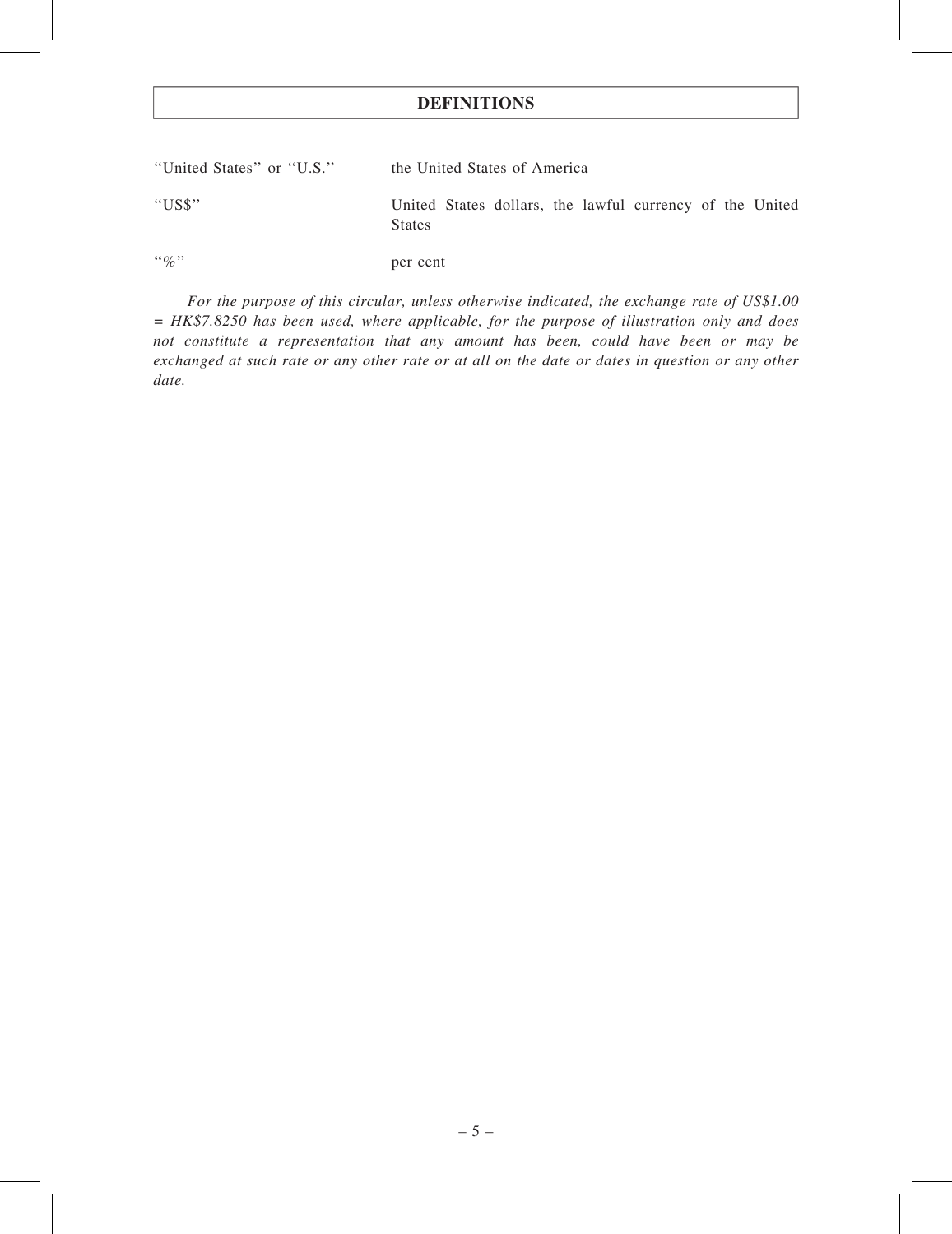# **IDG Energy**

# IDG ENERGY INVESTMENT GROUP LIMITED IDG 能 源 投 資 集 團 有 限 公 司\*

(Incorporated in Bermuda with limited liability) (Stock Code: 650)

Executive Directors: Wang Jingbo (Chairman and Chief Executive Officer) Lee Khay Kok

Non-executive Directors: Lin Dongliang Shong Hugo

Independent Non-executive Directors: Chen Zhiwu Shi Cen Chau Shing Yim David

Principal Place of Business in Hong Kong: Suite 2302 Wing On Centre 111 Connaught Road Central Hong Kong

Registered Office: Clarendon House 2 Church Street Hamilton HM 11 Bermuda

29 September 2017

To the Shareholders

Dear Sir or Madam,

# MAJOR TRANSACTION IN RELATION TO ENTERING INTO THE CREDIT AGREEMENT

# 1. INTRODUCTION

References are made to (i) the announcements of the Company dated 22 November 2016 and 28 April 2017 and the circular of the Company dated 9 March 2017 in relation to the acquisition of certain oil and gas producing assets in the U.S. (the "**Previous Transaction**"); (ii) the announcements of the Company dated 3 August 2017, 11 August 2017 and 13 August 2017 in relation to, among others, the negotiation of a new transaction regarding assets of the Sellers by the Company and the Sellers; (iii) the announcements of the Company dated 15 August 2017 in relation to, among others, the entering into of the Credit Agreement by the Company, Think Excel (a wholly-owned subsidiary of the Company) and Stonehold; and (iv) the announcement of the Company dated 27 September 2017 in relation to, among others, the amendments to the Credit Agreement and the closing of the transaction under the Credit Agreement.

\* For identification purposes only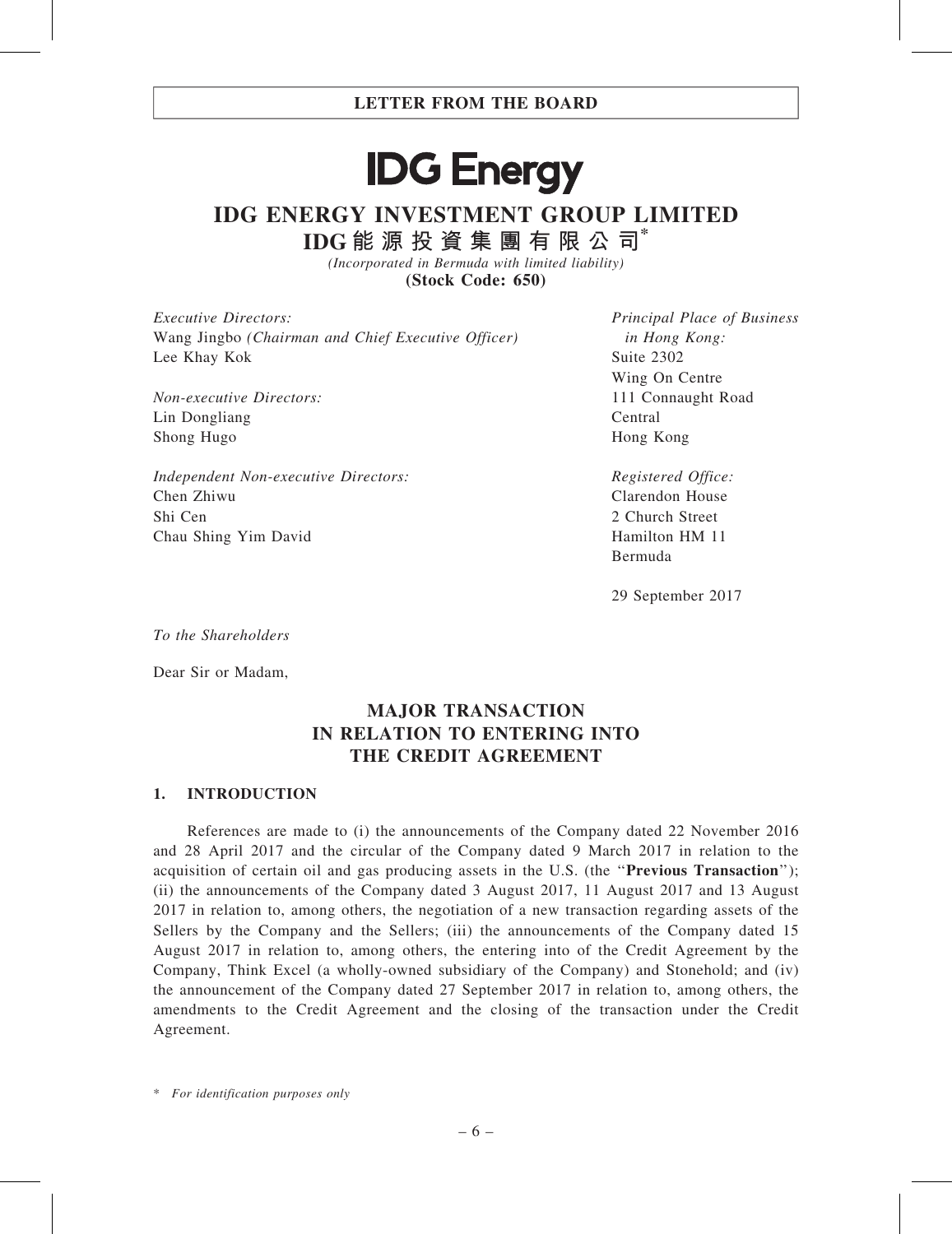On 14 August 2017 (local time in Houston, Texas), Stonehold entered into the Acquisition Agreement with Stonegate, pursuant to which, Stonegate has conditionally agreed to sell and Stonehold has conditionally agreed to purchase the Target Assets. The Target Assets form part of the assets of the Sellers originally agreed to be purchased by the Company under the Previous Transaction. All Target Assets are non-operated oil and gas assets of Stonegate.

On 14 August 2017 (local time in Houston, Texas), the Company and Think Excel (a wholly-owned subsidiary of the Company) entered into the Credit Agreement with Stonehold, pursuant to which, the Company and Think Excel have conditionally agreed to grant the Term Loan to Stonehold. Stonehold is a company wholly owned and solely controlled by Breyer Capital, which is a globally renowned venture capital and private equity investor whose portfolio investments include, among others, Facebook, Legendary, Etsy, and Marvel Entertainment. On 26 September 2017 (local time in Houston, Texas), the Company and Think Excel entered into the Amendment Agreement with Stonehold to amend certain terms of the Credit Agreement.

# 2. THE CREDIT AGREEMENT

The principal terms of the Credit Agreement are summarized as follows:

| Date:                            | 14 August 2017 (local time in Houston, Texas)                                                                                                                                                                                         |  |  |  |
|----------------------------------|---------------------------------------------------------------------------------------------------------------------------------------------------------------------------------------------------------------------------------------|--|--|--|
| <b>Parties:</b>                  | Stonehold, as borrower; and<br>(i)                                                                                                                                                                                                    |  |  |  |
|                                  | (ii) the Company and Think Excel, as lenders                                                                                                                                                                                          |  |  |  |
|                                  | To the best of the Directors' knowledge, information and<br>belief having made all reasonable enquiries, Stonehold<br>and its ultimate beneficial owner(s) are third parties<br>independent of the Company and its connected persons. |  |  |  |
| <b>Purpose of the Term Loan:</b> | Stonehold shall apply all amounts borrowed by it under<br>the Term Loan towards:                                                                                                                                                      |  |  |  |
|                                  | payment of the Net Purchase Price of the<br>(i)<br>Acquisition; and                                                                                                                                                                   |  |  |  |
|                                  | funding of future working capital and capital<br>(ii)<br>expenditure requirement of the Target Assets<br>subject to a maximum amount of up to US\$10<br>million (approximately HK\$78.3 million).                                     |  |  |  |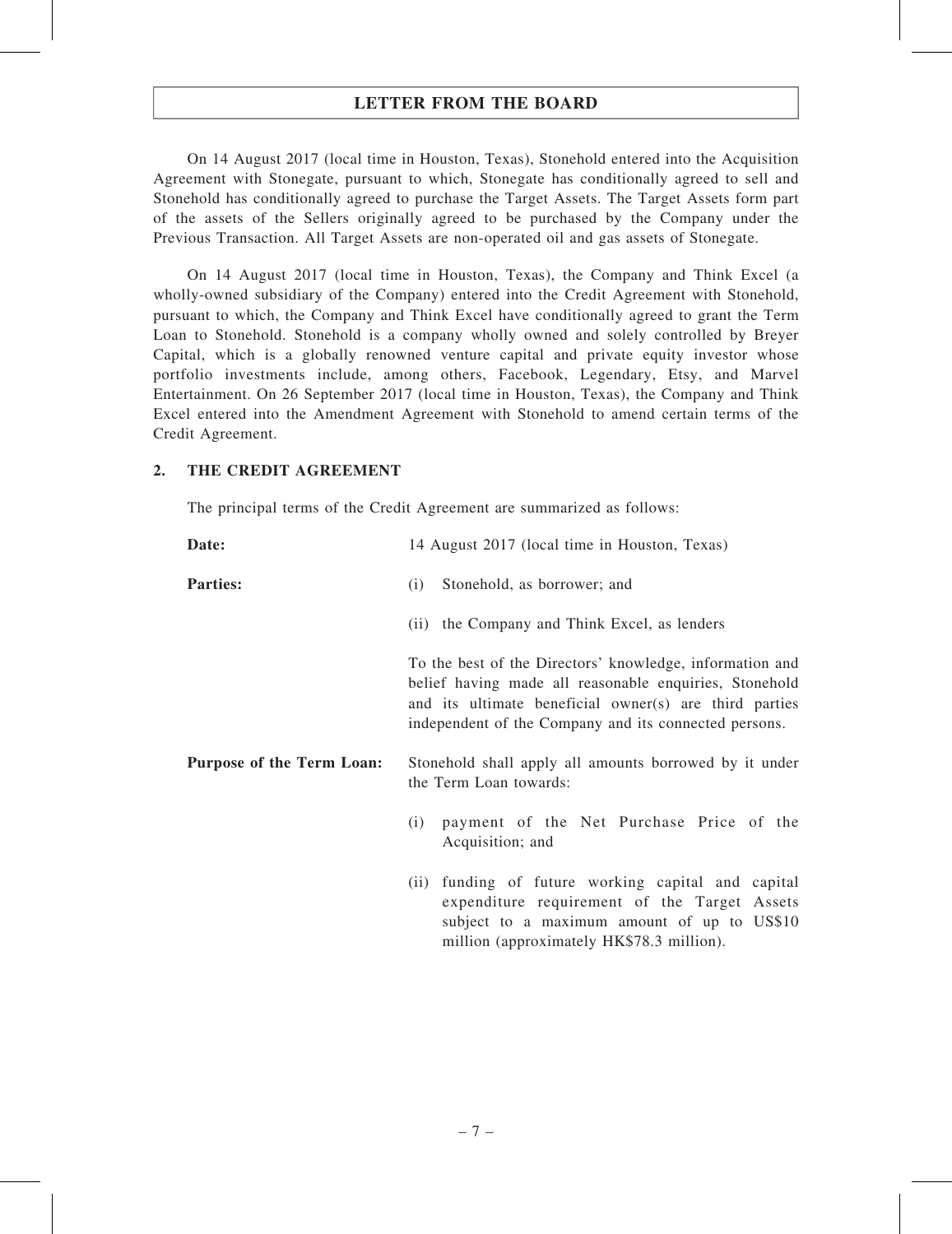Commitment: Subject to the terms and conditions of the Credit Agreement, the Company and Think Excel have agreed on a joint and several basis to advance the Term Loan to Stonehold in a principal amount not to exceed (i) on the Initial Utilization Date, the Net Purchase Price; (ii) thereafter, US\$10 million (approximately HK\$78.3 million); and (iii) any guarantee payment made by the Company and Think Excel to Stonehold in respect of the Senior Debt.

> The Net Purchase Price is the adjusted purchase price on closing of the Acquisition calculated pursuant to the terms of the Acquisition Agreement minus the total Equity Contribution and, if any amount of Senior Debt is funded on or before the closing of the Acquisition, the principal amount of such funded Senior Debt. The Company will be required to act as a guarantor in respect of the Senior Debt. If the Company is required to make any guarantee payments in respect of the Senior Debt, such Term Loan shall not accrue any interest under the Credit Agreement.

> The Senior Debt will be of an amount up to US\$100 million (approximately HK\$782.5 million), taking up approximately 40% to 60% of the adjusted purchase price on closing of the Acquisition. Based on the negotiation progress of the Senior Debt, the Company expects that the Senior Debt will be entered into by the end of 2017. Before the Senior Debt is entered into, the Company expects to pay the Term Loan of a maximum amount of approximately  $US$169.9$  million<sup>1</sup> (approximately HK\$1,329.5 million), which is estimated based on (i) the estimated Net Purchase Price of approximately US\$159.9 million (approximately HK\$1,251.2 million); and (ii) a maximum amount of up to US\$10 million for funding of future working capital and capital expenditure requirement of the Target Assets.

<sup>&</sup>lt;sup>1</sup> This maximum amount of Term Loan was calculated based on the adjusted purchase price on closing of the Acquisition when the Senior Debt had not been entered into. Considering that approximately 40% to 60% of such amount will be refinanced by the Senior Debt and paid back to the Company soon after closing of the Acquisition and taking into account other arrangements under the Term Loan as a whole, the Board believes that such maximum amount of the Term Loan payable by the Company on or after closing of the Acquisition is fair and reasonable.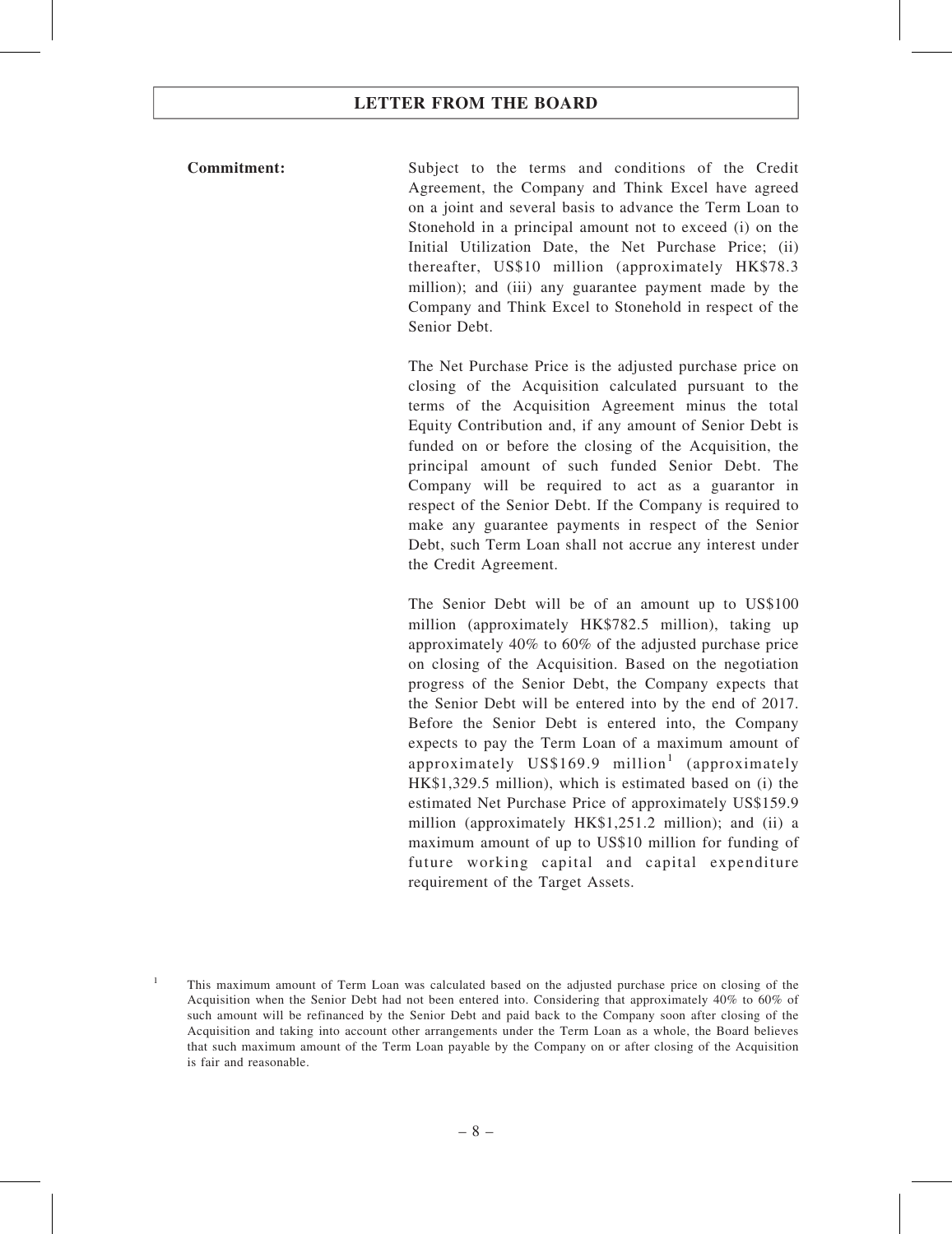Details of the latest status of the Senior Debt are disclosed in section ''11. Senior Debt'' in the Letter from the Board to this circular.

Interest on the Term Loan: The unpaid principal amount from time to time outstanding of the Term Loan shall bear interest at the rate of 8.00% per annum (after the making of or the allocation of any applicable withholding tax) (the ''Annual Interest''), provided that an amount equal to 92.5% of the Disposal Proceeds, if applicable, as contemplated under the paragraph ''Mandatory prepayment'' in this section shall constitute additional interest to the Term Loan (the ''Additional Interest'').

> Accrued interest on the Term Loan shall be computed for the actual number of days elapsed on the basis of a year consisting of 360 days and paid on the last day of each 90-calendar-day after the Initial Utilization Date and on the Maturity Date. After the Maturity Date, whether by acceleration or otherwise, accrued interest shall be payable upon demand.

> Any failure to pay interest pursuant to the terms of the Credit Agreement in a given year will not trigger an event of default thereunder if such failure is due to insufficient Available Cash Flow of Stonehold. The amount of such accrued but unpaid interest will be automatically capitalized and deferred to the next year, and no additional interest shall accrue on the unpaid interest amount<sup>2</sup>.

<sup>2</sup> Based on the current assessment of the market and operating data of the Target Assets, the Company considers that the risk of delay in payment of interest due to insufficient Available Cash Flow of Stonehold is not substantial, but the Company has considered such potential risk when considering the required Annual Interest and thus the rate of return. Considering the factors above, the Company accepted such term proposed by Stonehold under the Credit Agreement.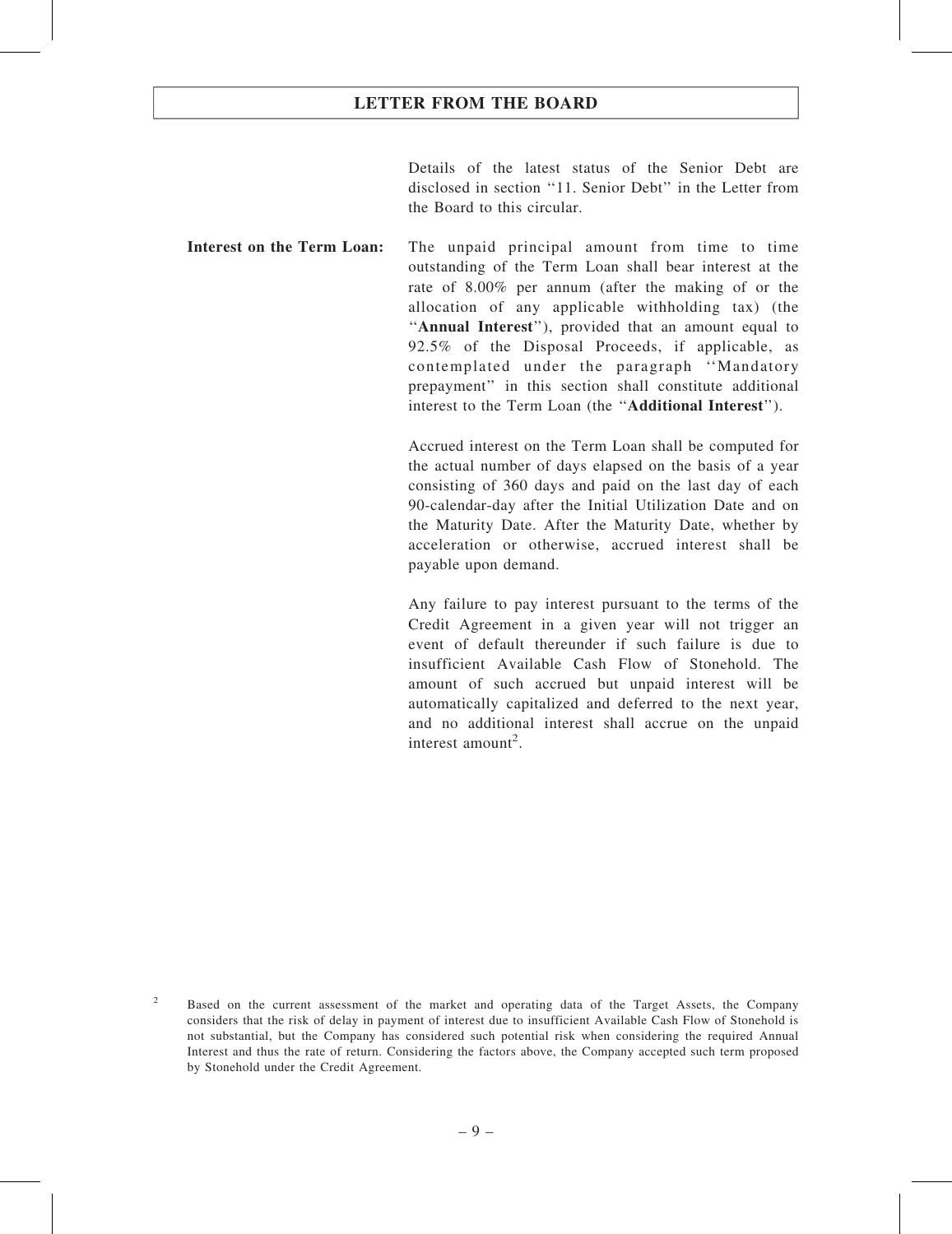subject to the Senior Debt, if applicable, will be created and perfected in favour of the Company and Think Excel, provided that the security interest created in favour of the Company and Think Excel shall constitute a first ranking security over all the assets and equity interests of Stonehold until the incurrence of the Senior Debt.

Repayment: The Term Loan shall be evidenced by the Term Note, payable to the Company and Think Excel in full on the Maturity Date, which falls 10 years after the Initial Utilization Date<sup>3</sup>.

> The repayment of interest is disclosed under the paragraph ''Interest on the Term Loan'' in this section.

<sup>&</sup>lt;sup>3</sup> The cash flows of the Target Assets are expected to be generated mainly in the next 10 years and the Term Loan is expected to be fully repaid by such accrued cash flows on the Maturity Date. In light of the nature of Term Loan as junior debt subordinated to the Senior Debt and the prepayment options as described below, such Maturity Date and repayment schedule are reasonable and conform with the market practice of similar junior debts.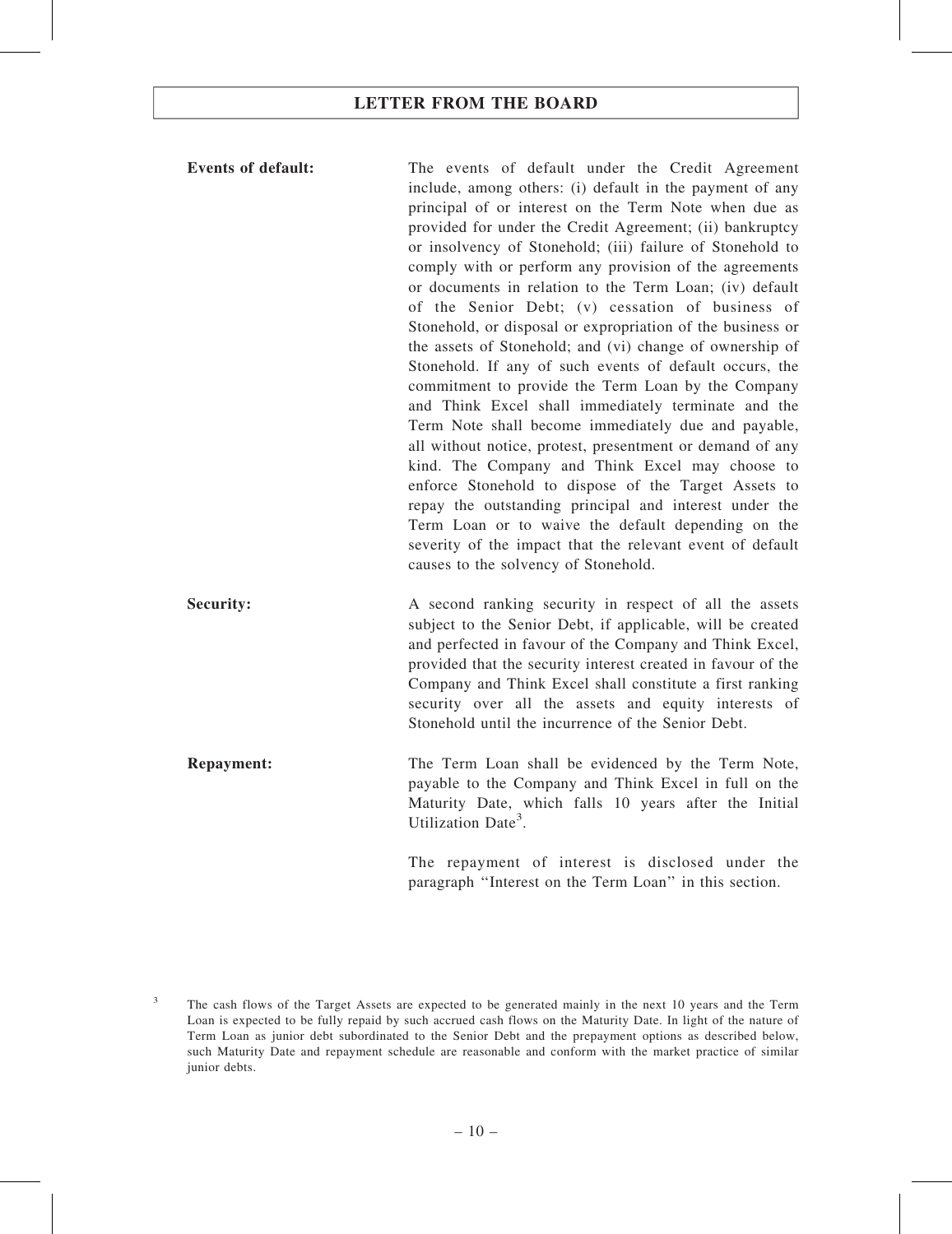# Prepayment: Optional prepayment

Stonehold may from time to time, upon at least two Business Days' prior written notice received by the Company and Think Excel, prepay the Term Loan in whole or in part without premium or penalty; provided, however, that any partial prepayment of the Term Loan shall be in an aggregate principal amount of US\$1 million (approximately HK\$7.8 million) or an integral multiple thereof.

# Mandatory prepayment

Upon the disposal of substantially all of the Target Assets as agreed by Stonehold, the Company and Think Excel, and the Senior Debt lender(s) (if any), Stonehold shall apply such Disposal Proceeds in the following order:

- (i) in prepayment of the outstanding principal and interests of the Senior Debt;
- (ii) in prepayment of the outstanding principal and interests of the Term Loan;
- (iii) in repayment of the Equity Contribution and the Annual Distribution Amount;
- (iv) an amount equal to 92.5% of the remainder of such Disposal Proceeds be distributed to the Company and Think Excel, as Additional Interest to the Term Loan; and
- (v) the rest of such Disposal Assets may be distributed, in the manner at Stonehold's election.

Any prepayment (optional or mandatory) of principal of the Term Loan shall include accrued interest to the date of prepayment on the principal amount being prepaid.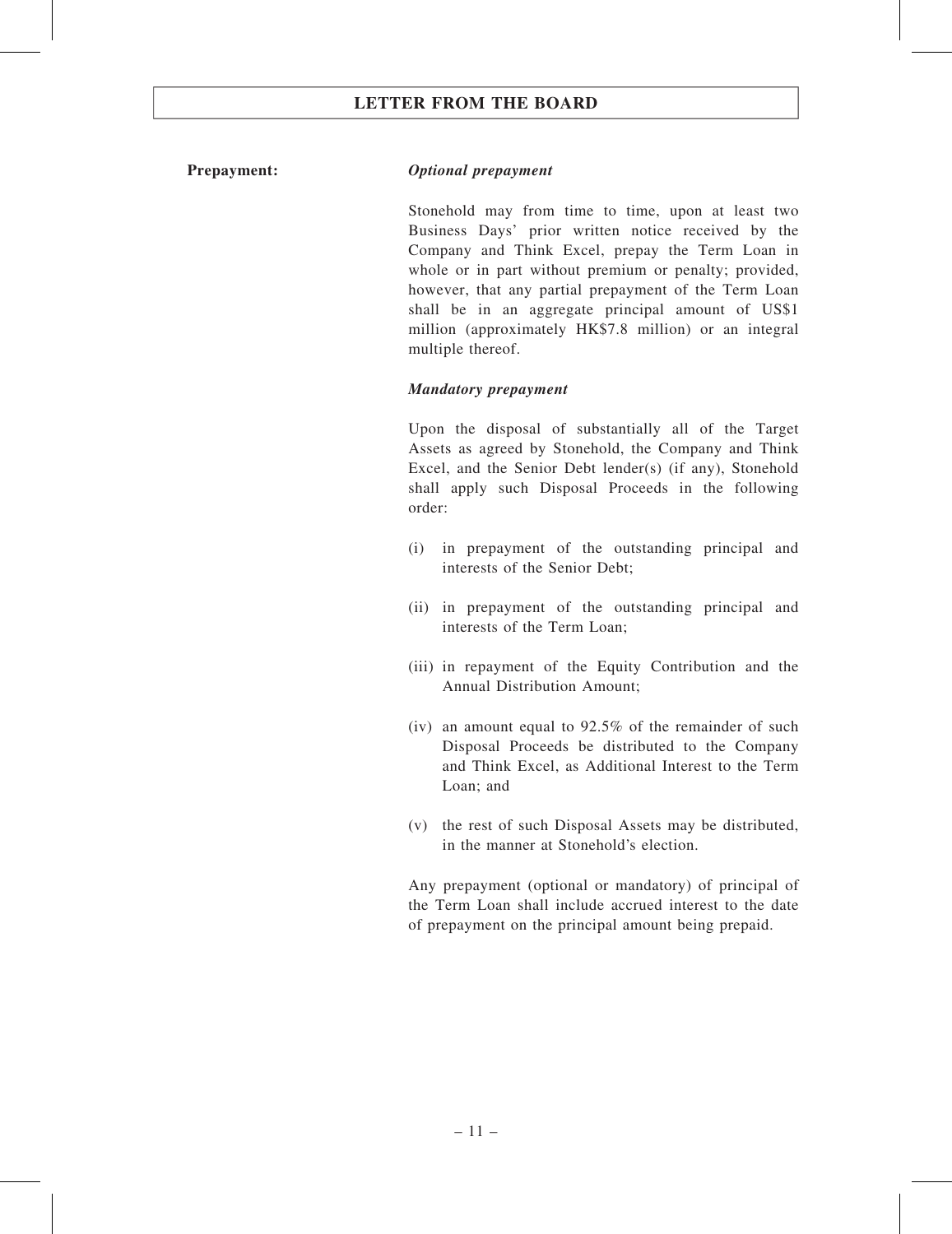# Conditions precedent of the Term Loan:

The obligation of the Company and Think Excel to make the Term Loan is subject to the following conditions precedent:

- (i) the Company and Think Excel shall have received the Credit Agreement, the Term Note and all other related documents, each duly executed and in form and substance satisfactory to the Company and Think Excel;
- (ii) Stonehold shall provide the Company and Think Excel with written confirmation, among other things, (a) that no event of default has occurred and is continuing or will result from the making of such Term Loan, (b) that the Acquisition has been or will be consummated in accordance with the terms of the Acquisition Agreement, (c) that the relevant security arrangements have been created and perfected in favour of the Company and Think Excel and (d) that all necessary government approvals for the Acquisition, if any, have been obtained; and
- (iii) the Company and Think Excel shall have complied with all the necessary requirements under the applicable rules and regulations (including but not limited to the Listing Rules) for making the Term Loan under the Credit Agreement.

Negative Undertakings of Stonehold: Stonehold undertakes and agrees with the Company and Think Excel that throughout the continuance of the Credit Agreement and/or so long as any sum remains owing thereunder, unless otherwise permitted in the Credit Agreement or expressly agreed by the Company and Think Excel in writing, Stonehold will not implement, including but not limited to, merger, acquisition, reduction of capital, payment of dividends, material change of business, disposal of assets (including the Target Assets), lending or guarantees, other indebtedness or creation of encumbrances over its property (including the Target Assets), etc., which are subject to the specific provisions of the Credit Agreement.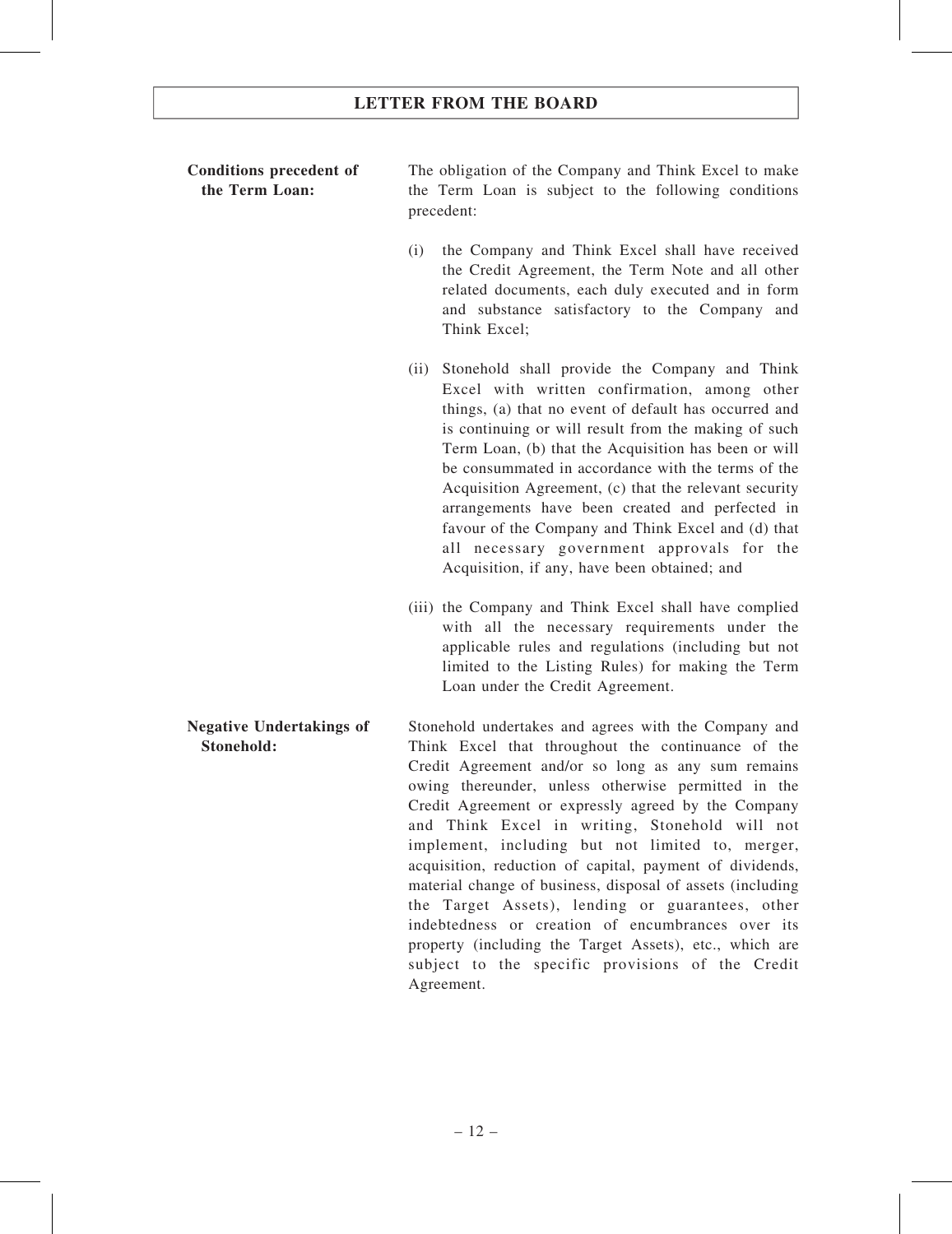When negotiating and determining the Annual Interest, the Company has taken into account, among other things, such factors as (i) an average yield to worst rate of around 6% for similar debts in the market; (ii) the expected return rate of 10% broadly adopted by the market for estimating the return of equity investment in oil and gas exploration and production assets similar to the Target Assets; (iii) good quality of the Target Assets with a decent production history and promising prospect; (iv) the provision of guarantee by the Company in respect of the Senior Debt and the related guarantee fee arrangement; and (iv) the risk of delay in payment of interest due to insufficient Available Cash Flow of Stonehold.

The Additional Interest not only aims to serve as an additional reward to the Company for providing the guarantee in respect of the Senior Debt, but also provides an opportunity for the Company to enjoy a possible economic upside of the Target Assets in the case that the Target Assets are disposed of in a favorable future market condition for a higher Disposal Proceeds, although they are currently not expected to be material based on the assumptions adopted by the Company and Breyer Capital for calculating the return of the Target Assets under the prevailing market conditions.

The Company and Think Excel are merely lenders, i.e., creditors to Stonehold. They will not be involved in the management and operation of or exercise management and operational control over Stonehold or the Target Assets. The Company and Think Excel have not entered into nor will they enter into any profit sharing arrangement with Breyer Capital for the profits generated by Stonehold. Moreover, the Company and Think Excel have not been granted any right to acquire the Target Assets for a nominal price or a pre-paid amount.

Stonehold, a wholly-owned subsidiary of Breyer Capital, is under the sole control of Breyer Capital. Its management and operation are in the charge of the director(s) appointed by Breyer Capital and other senior management members appointed by the director(s). After closing of the Acquisition, the director(s) will be responsible for decision making on the operation and material events of the Target Assets, including the disposal of the Target Assets as provided for under the Credit Agreement. The Company and Think Excel are entitled to share the Disposal Proceeds as described above under the mandatory prepayment arrangement.

Stonehold is a special purpose vehicle established for acquiring and holding the Target Assets under the Acquisition. The Target Assets form substantially all of the assets of Stonehold. Therefore, the repayment of the Term Loan (including interest) by Stonehold will be contingent on the performance of the Target Assets and/or the amount of the Disposal Proceeds, as the case may be, for which arrangements are not uncommon in similar transactions and are considered on normal commercial terms. On one hand, from a commercial point of view, Stonehold will be incentivised to dispose of the Target Assets only when it will benefit from the economic upside of the Target Assets, in which case, (i) the Term Loan and the Senior Debt, if any, will have to be repaid in full; and (ii) Stonehold will recoup its equity contribution together with certain return on the equity contribution. On the other hand, the Company and Think Excel will enjoy customary protections for creditors under the Credit Agreement such as certain negative undertakings given by Stonehold and have the ability to share the return from the operation of the Target Assets in priority to the shareholder of Stonehold in case of such disposal through interest payment. Stonehold has undertaken that it will not dispose any assets (including the Target Assets) throughout the continuance of the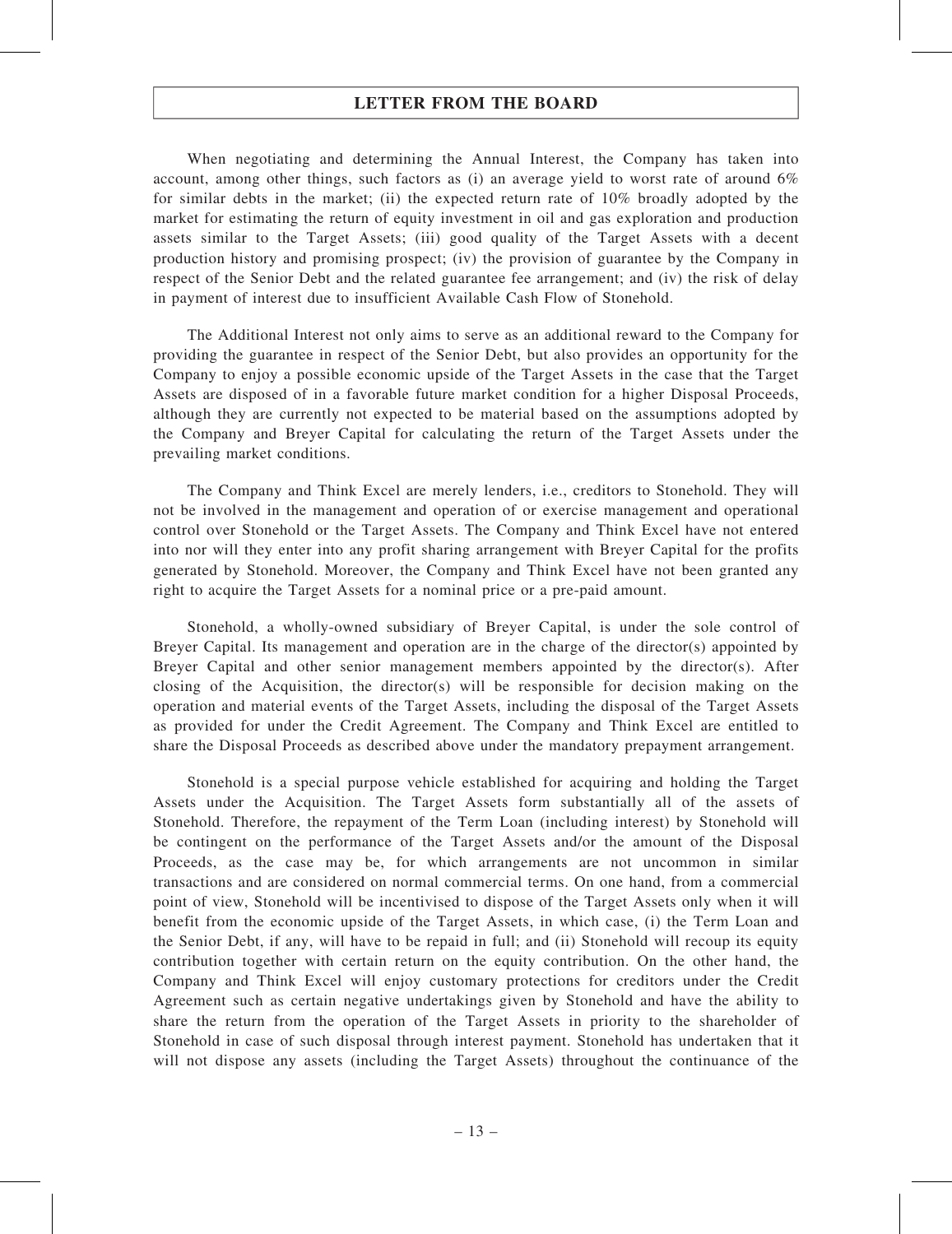Credit Agreement and/or so long as any amount of the Term Loan remains outstanding unless expressly agreed by the Company and Think Excel in writing, except for where the disposal is undertaken for regulatory reasons. In a word, any disposal of the Target Assets would only happen when there is consensus among Stonehold, the Company and Think Excel, and the Senior Debt lender(s), if any, for such disposal of the Target Assets.

The Term Loan was and will be further funded by internal resources of the Group, details of which are disclosed in section ''5. Financing Arrangements for Provision of the Term Loan'' in the Letter from the Board to this circular. The terms of the Credit Agreement (including the interest) were arrived at after arm's length negotiations among the Company, Think Excel and Stonehold, and were determined with reference to (i) the current market norm in relation to similar transactions; (ii) the costs of providing the Term Loan to Stonehold; and (iii) the quality and performance of the Target Assets.

#### 3. THE AMENDMENT AGREEMENT

On 26 September 2017 (local time in Houston, Texas), the Company and Think Excel entered into the Amendment Agreement with Stonehold to amend the Credit Agreement, pursuant to which, prior to the second anniversary of the closing date of the transaction under the Credit Agreement (26 September 2017, local time in Texas) (the ''Closing Date''), all prepayments of the Term Loan, other than those made in connection with the incurrence of Senior Debt, shall be accompanied by a premium in an amount equal to (i) prior to the first anniversary of the Closing Date, the product of 100% of the principal amount of the loans prepaid times 2.00% and (ii) on and after the first anniversary of the Closing Date and prior to the second anniversary of the Closing Date, the product of 100% of the principal amount of the loans prepaid times 1.00%.

### 4. REASONS FOR AND BENEFITS OF THE CREDIT AGREEMENT

The Group is principally engaged in the exploration, development and production of crude oil. The Company has been actively looking for all sorts of investment opportunities, equity or debt like, in connection with crude oil exploration and production business, in furtherance of the Group's business strategy to broaden its income stream and to strengthen its investment portfolio of oil and gas assets.

The ultimate purpose of both the Previous Transaction and the new transaction contemplated under the Credit Agreement and others (the ''New Transaction'') is for the Company to benefit from the Target Assets, either by way of equity investment or debt arrangement. The Company believes that the Target Assets can provide a good return. The Previous Transaction was unable to be consummated as a result of a failure to receive the necessary approval from CFIUS. As advised by the legal advisers advising the Company on regulatory compliance matters in the United States, the New Transaction involves (i) an acquisition by a U.S. party, i.e., Stonehold, of non-operated working interests in the Target Assets, of which another U.S. party is the operator and the party responsible for the development of the Target Assets and (ii) provision of the Term Loan as contemplated under the Credit Agreement, and as such, the New Transaction, if materialised, will not be a covered transaction subject to CFIUS's approval. Taking into account the previous efforts made and costs generated by the Company, the Company decides to undertake the New Transaction. The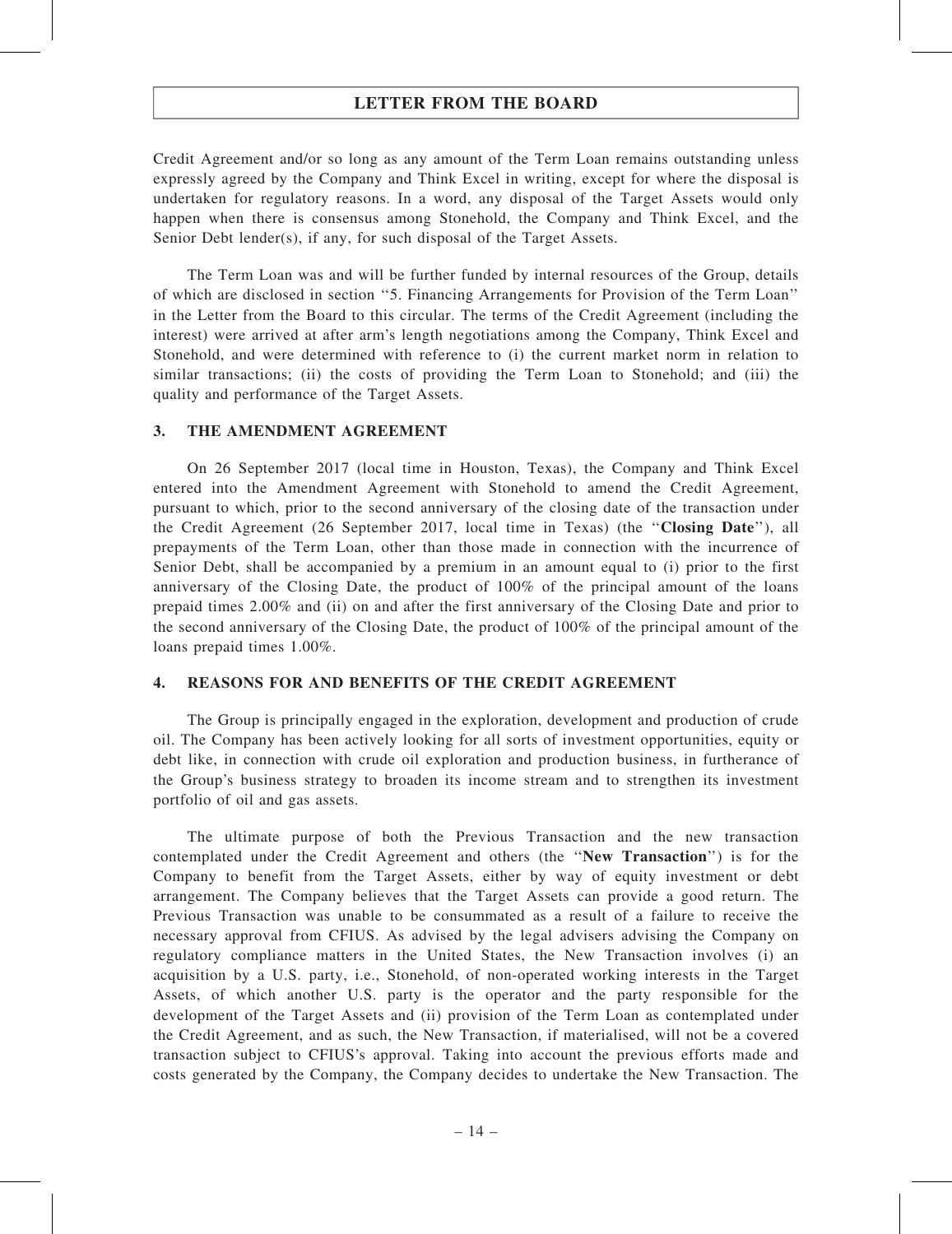Company and Think Excel are not obliged to provide the Term Loan pursuant to the Credit Agreement until and unless the conditions precedent of the Credit Agreement are fulfilled which include, among others, the Acquisition Agreement can proceed to completion and is not otherwise terminated due to reasons such as the failure to fulfil any other conditions thereunder.

Breyer Capital is a business partner of one of the Company's affiliates which has experiences in the investment of oil and gas assets in North America with high credibility. As United States persons, Breyer Capital and Stonehold are not subject to the same regulatory requirements in the United States as the Company did in connection with the Previous Transaction. In anticipation of the failure of consummating the Previous Transaction, the Company has approached Breyer Capital to explore a new transaction to invest in the Target Assets. Breyer Capital has conducted an internal analysis and valuation of the Target Assets and their estimation of the prospect of the Target Assets is in line with that of the Company. Also, Breyer Capital retained external advisors to engage in negotiations with Stonegate and the Company as well as analysing various regulatory issues. Based on the common understanding on prospect of the Target Assets, the Company and Breyer Capital have agreed on the terms and conditions, and rights and obligations under the Credit Agreement after careful consideration of returns and risks under the New Transaction.

The major stakeholders of Stonehold can be categorized as (a) commercial bank(s) providing the Senior Debt as creditor(s), (b) the Company and Think Excel providing the Term Loan as creditors, and (c) Breyer Capital providing the Equity Contribution as equity investor and shareholder. The risks to be assumed by the above stakeholders align to the returns to be received by each of them under the New Transaction. The commercial bank(s) will have the lowest yield (lower than the 8% Annual Interest of the Term Loan) and bear the lowest risk as the Senior Debt takes priority over the Term Loan and the Equity Contribution in terms of mandatory repayment upon disposal of the Target Assets and liquidation or bankruptcy events. The Company and Think Excel will enjoy a higher yield (8% Annual Interest plus the Additional Interest of 92.5% of the net Disposal Proceeds) and also bear a higher risk as the Term Loan is subordinated to the Senior Debt. Breyer Capital will enjoy the highest yield (the expected return rate as broadly adopted by the market for estimating the return of equity investment in oil and gas exploration and production assets being around 10%) and also bear the highest risk as the equity holder. The Company understands that the investment by a foreign entity through high leveraged debt investments similar to the structure of the New Transaction is common in the U.S. market and conforms with market norm in the U.S. and the Board believes that major terms of the Credit Agreement, including the proportion of senior debt and junior debt, the applicable interest rates as well as the repayment schedules are on normal commercial terms after having considered, among other factors, oil market factors, production history and prospect of the Target Assets and similar high leveraged debt transactions in the U.S. market.

As disclosed in section ''11. Senior Debt'', a substantial part of the funding for the Acquisition will come from the Senior Debt to be provided by a commercial bank. Based on the negotiation progress with commercial bank(s), the Company expects that the Senior Debt will be entered into by the end of 2017. To facilitate the raising of the Senior Debt and taking into account the arrangements under the New Transaction as a whole, the Company considers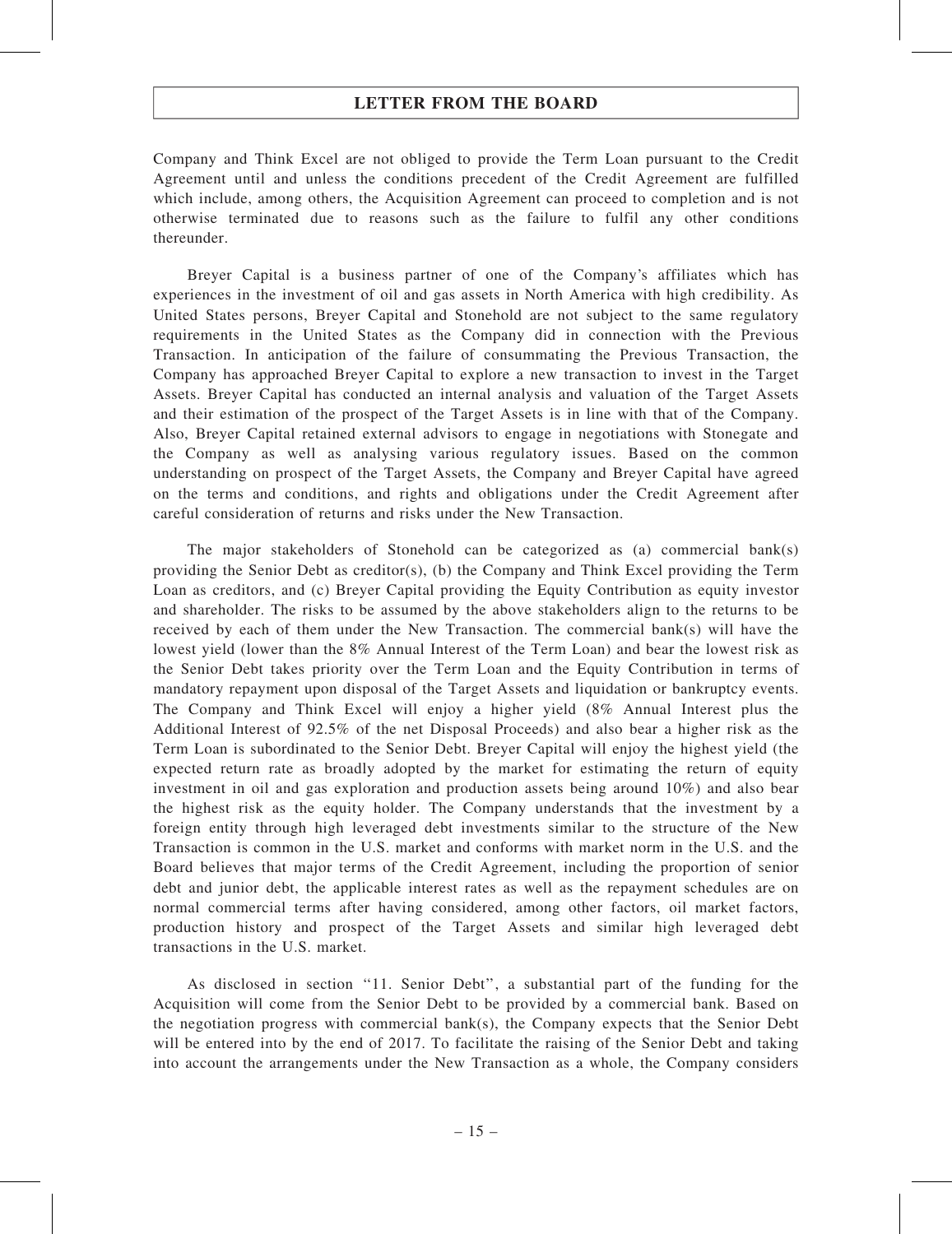it necessary and reasonable to act as the guarantor of the Senior Debt. Soon after the closing of the Acquisition, a substantial part of the Term Loan paid by the Company through reallocation of unutilised Previous Proceeds will be refinanced by the Senior Debt. The provision of the Term Loan will not negatively affect the liquidity of the Company.

The Directors believe that the Target Assets are good quality producing assets. By way of providing the Term Loan to Stonehold, the Company will benefit from an overall decent interest income and return. The Board believes that entering into of the Credit Agreement is in line with the Group's business strategy, is consistent with the nature of the Group's current business and is expected to bring long-term and attractive returns for the Shareholders.

On the basis of the reasons and benefits above, the Directors (including the independent non-executive Directors) consider that the transactions contemplated under the Credit Agreement are on normal commercial terms and the terms of the Credit Agreement are fair and reasonable and are in the interests of the Company and the Shareholders as a whole.

# 5. FINANCING ARRANGEMENTS FOR PROVISION OF THE TERM LOAN AND TEMPORARY REALLOCATION OF THE PREVIOUS PROCEEDS

As disclosed in section ''11. Senior Debt'' in the Letter from the Board to this circular, the Company and Stonehold are in the process of negotiating the Senior Debt with certain commercial bank(s). The Senior Debt will be of an amount up to US\$100 million (approximately HK\$782.5 million), and will be borrowed either directly by Stonehold or by Rockgate, a wholly owned subsidiary of the Company, which will then lend the money to Stonehold. Based on the negotiation progress, the Company expects that the Senior Debt will be entered into by the end of 2017. On the closing of the Acquisition, the Company and Think Excel had made the initial payment under the Term Loan of US\$165 million (approximately HK\$1,291.1 million). After the closing of the Acquisition, the Company and Think Excel expect to pay a maximum amount of US\$4.9 million (approximately HK\$38.4 million) to Stonehold under the Term Loan. The substantial part of the Term Loan will be refinanced by the Senior Debt after it is entered into. Set out in the table below are details of the total maximum amount of approximately US\$169.9 million (approximately HK\$1,329.5 million) under the Term Loan and its relevant financing arrangements.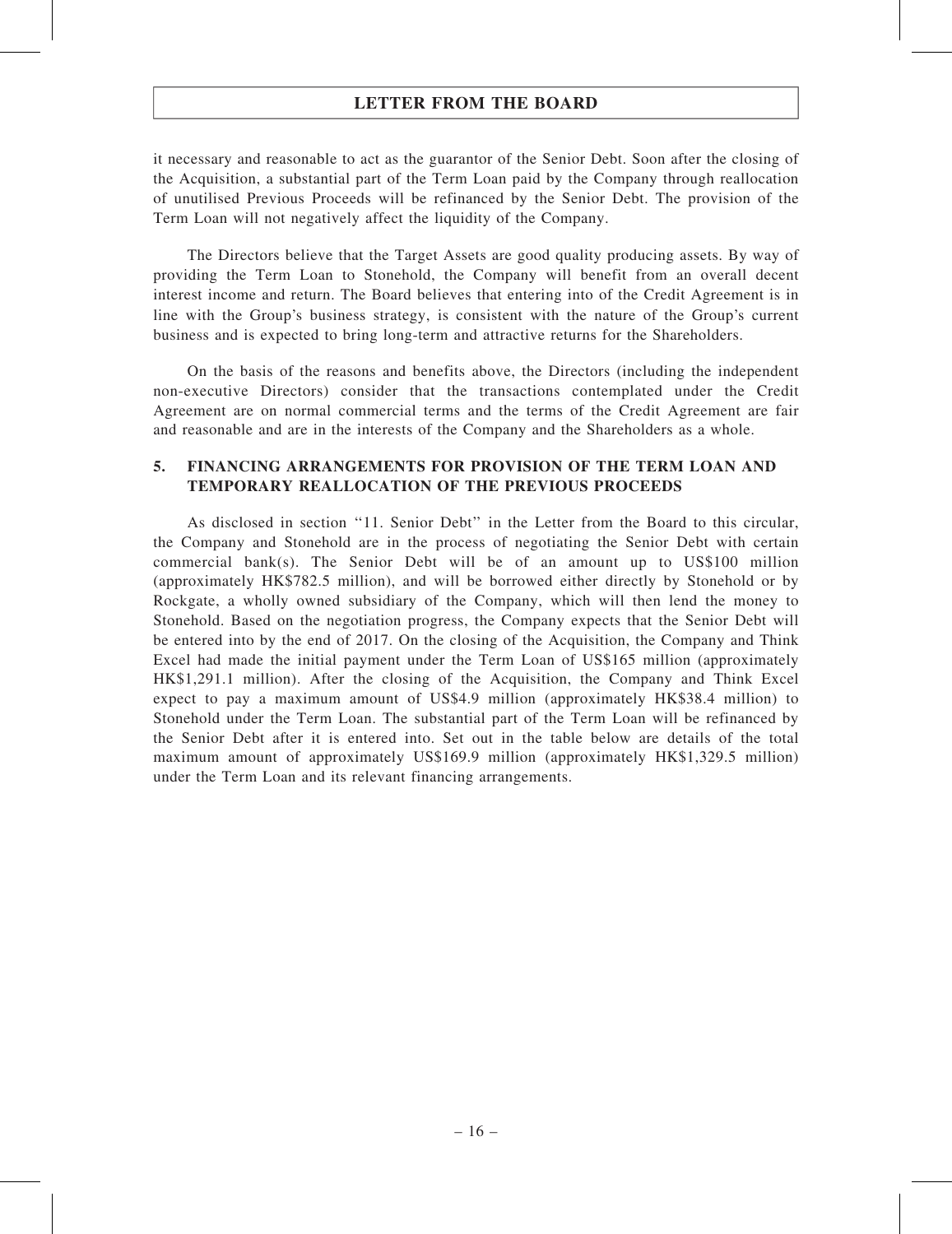# Payment made or to be made by the Company and Think Excel under the Term Loan on or after closing of the Acquisition **Financing Arrangements**

US\$169.9 million (approximately HK\$1,329.5 million), which represents:

- (a) the adjusted purchase price on the closing of the Acquisition of approximately US\$164.9 million (approximately HK\$1,290.3 million), minus
- (b) the total Equity Contribution of US\$5 million (approximately HK\$39.1 million), plus
- (c) up to US\$10 million (approximately HK\$78.3 million) for funding of future working capital and capital expenditure requirement of the Target Assets

The payment was and will be financed by:

- (a) Continuing Escrow Fund of the amount of HK\$204.9 million (Note 1), and
- (b) unutilized Previous Proceeds of HK\$1,124.6 million (Note 2).

#### Notes:

- 1. The closing of the Acquisition took place on 26 September 2017 (local time in Houston, Texas). Contemporaneous with the closing, all of the Continuing Escrow Fund had been released to the Company and had been used by the Company for payment under the Term Loan. Details of the arrangements on the Continuing Escrow Fund are disclosed in section ''10. Update on the Acquisition and Distribution of Escrow Funds and G&A Funds under the Previous Transaction'' in the Letter from the Board to this circular.
- 2. The Term Loan was and will also be financed by the proceeds from previous share subscription and convertible note subscription completed by the Company in July 2016 (the ''Previous Proceeds''). Details of such previous fund raising transactions and the proposed use of the Previous Proceeds (the ''Original Use of Proceeds'') have been disclosed in the RTO Circular and the subsequent changes in the Original Use of Proceeds (the "Adjusted Use of Proceeds") as approved by the Board have been disclosed in the Company's announcement dated 8 March 2017 and the Company's circular dated 9 March 2017. As mentioned in the Company's announcement dated 27 September 2017, the Company has made the following arrangements in respect of the Adjusted Use of Proceeds:
	- (1) enrich the contents of the use (the ''Use'') of ''Acquisition and development of other oil and gas companies or projects'' in the Adjusted Use of Proceeds to ''Investment in other oil and gas companies or projects, including but not limited to acquisition and development, equity or debt investment and other forms of investment that the Company considers appropriate and in line with the Group's business strategy''. The amount of the Previous Proceeds for the Use under the Adjusted Use of Proceeds is HK\$861 million. Right before the release of the initial payment under the Term Loan, the actual utilization under the Use amounted to approximately HK\$328.9 million (including an amount of approximately HK\$204.9 million deposited to the Escrow Agent as the Continuing Escrow Fund), leaving a balance of approximately HK\$532.1 million; and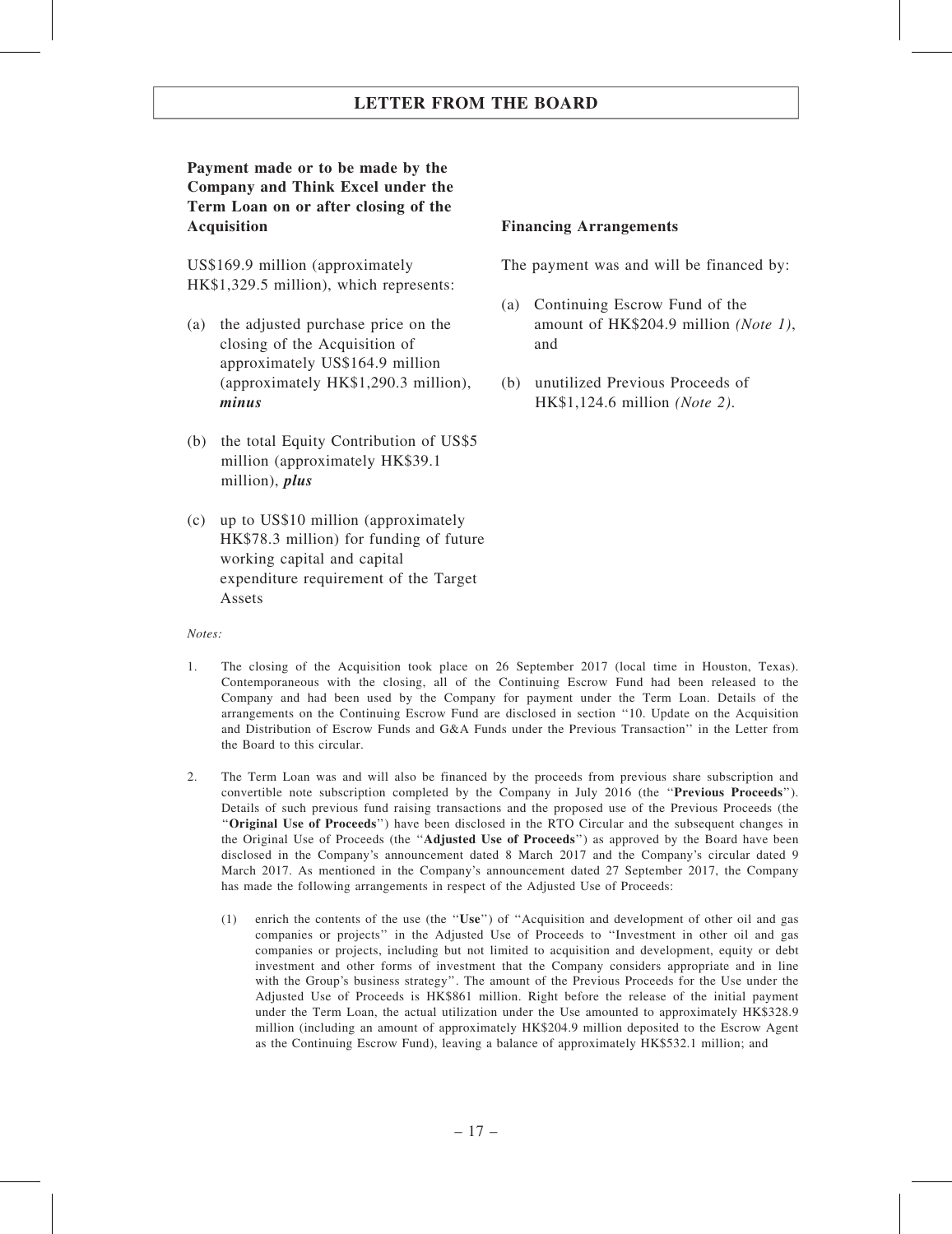(2) temporarily use the unutilized Previous Proceeds of (i) an amount of HK\$532 million planned to be used for development of Unit 2 and Unit 19 of Block 212 which are not in immediate use and (ii) an amount of HK\$60.5 million planned to be used for working capital which are not in immediate use for making the payment under the Term Loan on closing of the Acquisition and replenish them with repayment from Stonehold after its obtaining of the Senior Debt or, as the case may be, from loan to be obtained by Rockgate, which is expected to take place by the end of 2017.

The Board is of the view that the above temporary reallocation of the Previous Proceeds will not have any adverse impact on the business plans and operations of the Group. Right before the release of the initial payment under the Term Loan, the unutilized Previous Proceeds for development of Unit 2 and Unit 19 of Block 212 under the Adjusted Use of Proceeds amounted to HK\$780 million. In view of the development plan of Unit 2 and Unit 19 of Block 212 and the funding requirement for its underlying capital and operating expenditures, the Company considers that, notwithstanding that HK\$532 million was temporarily reallocated, the remaining balance of HK\$248 million is sufficient for the underlying capital and operating expenditure of the development of Unit 2 and Unit 19 of Block 212 for at least the next twelve months from the date of this circular. Right before the release of the initial payment under the Term Loan, the unutilized Previous Proceeds for working capital under the Adjusted Use of Proceeds amounted to HK\$125.5 million. The Company considers that, notwithstanding that HK\$60.5 million was temporarily reallocated, the remaining balance of HK\$65 million is sufficient for the Group's working capital requirement for at least the next twelve months from the date of this circular.

The Company considers that the financing arrangements for the provision of Term Loan stated above is fair and reasonable, and best fits the needs of the Group and is in the best interests of the Company and the Shareholders as a whole. The Company confirms that it will have sufficient working capital for its present requirement for at least the twelve months from the date of this circular.

The Company has published an announcement in relation to the above arrangements of the Adjusted Use of Proceeds on 27 September 2017.

# 6. INFORMATION ON THE PARTIES

The principal activity of the Company is investment holding. The principal activities of the Group consisted of upstream crude oil exploration, development and production.

Think Excel is a special purpose vehicle established for providing the Term Loan and is a wholly-owned subsidiary of the Company as at the Latest Practicable Date.

Stonehold is a special purpose vehicle established for acquiring and holding the Target Assets under the Acquisition, and is wholly owned by Breyer Capital as at the Latest Practicable Date. Breyer Capital is a globally renowned venture capital and private equity investor founded in 2006 and based in Menlo Park, California, whose portfolio investments include, among others, Facebook, Legendary, Etsy, and Marvel Entertainment. The management and operation of Stonehold are solely controlled by Breyer Capital.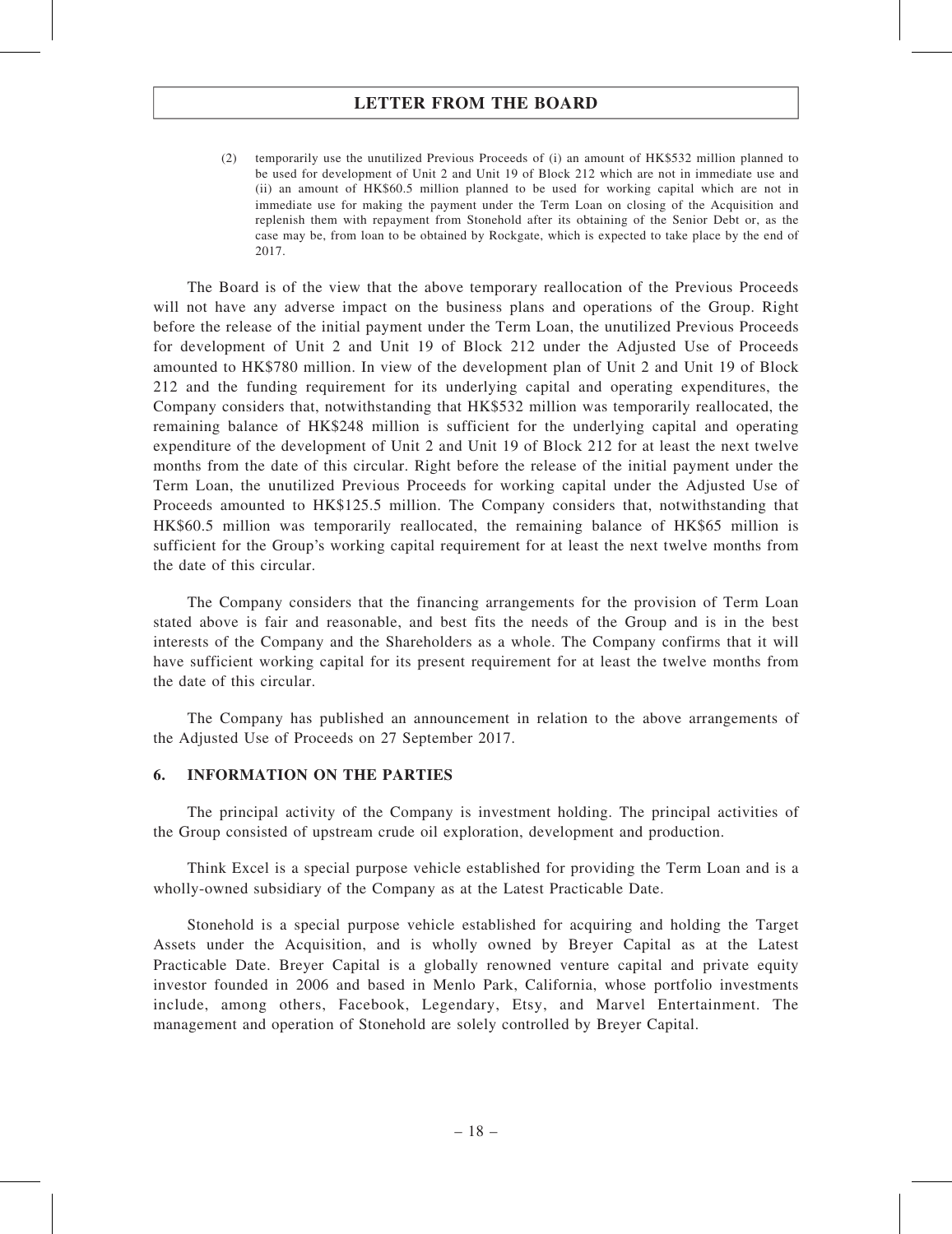### 7. INFORMATION ON THE TARGET ASSETS

The Target Assets are located in the State of Texas in the United States, including approximately 25,366 gross acres (9,735 net acres) across Dimmit and La Salle counties in the Eagle Ford region of South Texas. The area of the Target Assets is liquid-rich, and the majority of the reserves are crude oil and natural gas liquid. Based on the information provided by Stonegate, the Target Assets have proved reserve (1P) of about 23.5 MMboe and proved plus probable reserve (2P) of about 24.3 MMboe as of 1 March 2017. Pursuant to a valuation report prepared by a third party evaluator, the fair market value of the Target Assets amounts to approximately US\$220 million (approximately HK\$1,721.5 million), with various potential risk factors, cost of capital, the current market demand in the region for the resources and etc. being considered. Given the relatively low risk of the Target Assets in the United States, the current normal demand for United States shale oil, gas and natural gas liquids, and the high proportion of value deriving from producing reserves, a 10% discount rate has been used for the estimation of cash flow.

The Target Assets mainly includes (i) the oil and gas assets, (ii) all wells located on the oil and gas assets, including 173 wells producing marketable quantities of Hydrocarbons and 2 wells uneconomic to produce which are currently shut-in, (iii) all equipment used primarily in connection with the ownership or operation of the oil and gas assets, such as oil tanks, compressors, liner, pumping units, sucker rods, separator, gas lift equipment, metering equipment and etc., (iv) all hydrocarbons produced from the oil and gas assets that are in storage or existing at the Effective Time and not past a sales measuring point at the Effective Time and all hydrocarbons produced from the oil and gas assets on or after the Effective Time and all proceeds attributable thereto, and (v) the relevant surface rights, permits and contracts that relate solely to the abovementioned assets.

Based on the information provided by Stonegate, as at 28 February 2017, approximately 91% of the Target Assets' carrying value (approximately US\$107.1 million) comprised oil and gas properties (the carrying value of the oil and gas properties as of 28 February 2017 is approximately US\$97.1 million).

The underlying oil and gas properties of the Target Assets are jointly operated by multiple ''working interest'' owners (including one named operator and certain non-operators) under joint operating agreements to which Stonegate is a party as non-operator. The named operator is responsible for executing the joint operations. After closing of the Acquisition, the named operator, who has advanced expertise and abundant experience, will continue controlling the operation of the underlying oil and gas properties, including formulating and implementing the development plan, selling products and paying the royalty, etc. Stonehold, as a working interest owner, will manage the Target Assets mainly through financial budgeting and controlling, assessing the development plan of the named operator, monitoring the reserve regularly and maintaining the leases.

Breyer Capital has experiences with investment in oil and gas assets in North America. After closing of the New Transaction, Stonehold will engage the management personnel of Stonegate or hire from the market, where appropriate, to manage the Target Assets.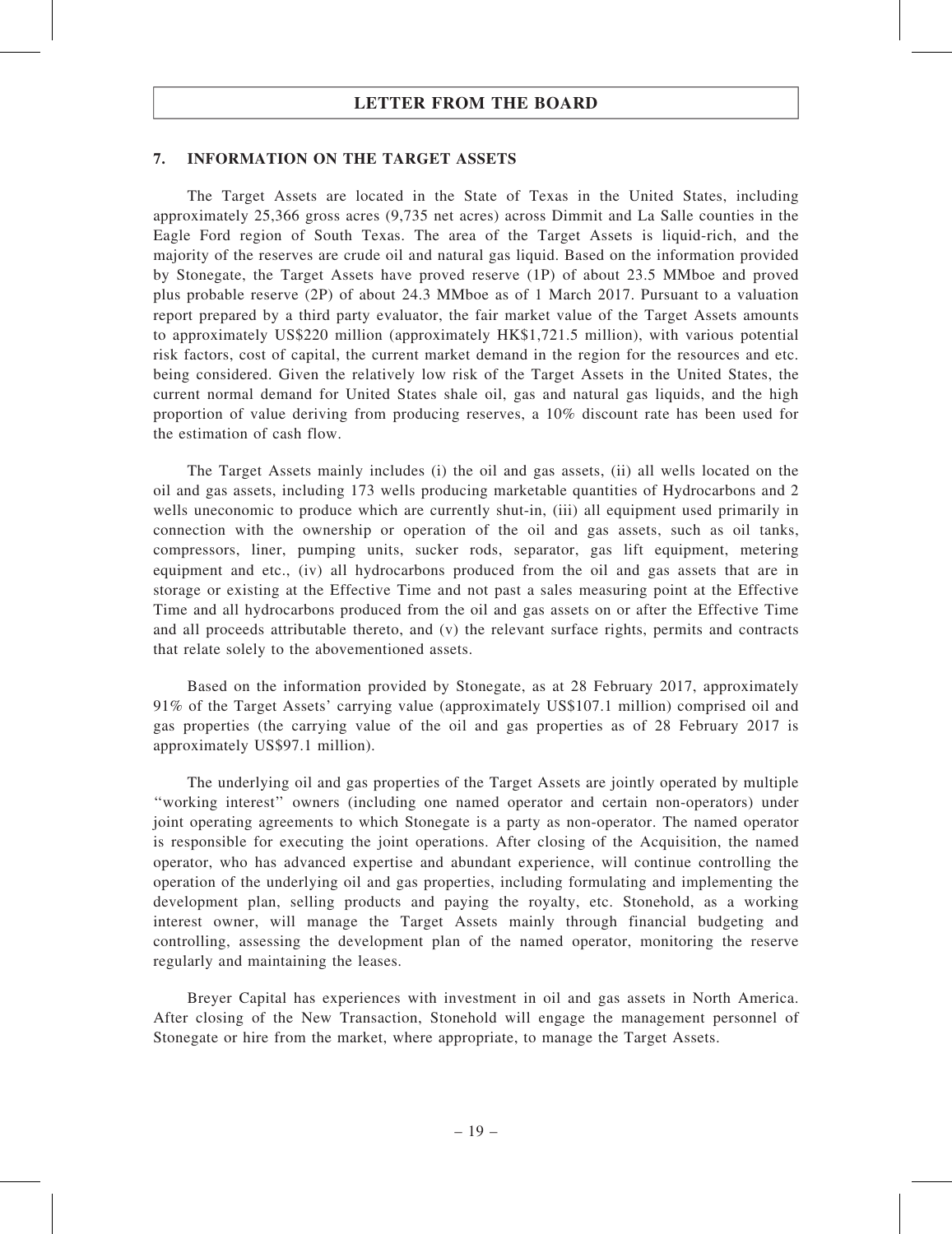Based on the information disclosed above and the estimation of future market demand, the Company is reasonably confident about the prospects of the performance of the Target Assets.

# 8. IMPLICATION UNDER THE LISTING RULES

As the highest applicable percentage ratio (as defined in Rule 14.07 of the Listing Rules) in respect of the Credit Agreement exceeds 25%, the transaction contemplated under the Credit Agreement constitutes a major transaction of the Company and is subject to the reporting, announcement, circular and Shareholders' approval requirements under the Listing Rules.

In addition, as the maximum commitment amount of the Company and Think Excel of the Term Loan under the Credit Agreement exceeds 8% under the assets ratio as defined under Rule 14.07 of the Listing Rules, pursuant to Rule 13.13 of the Listing Rules, the grant of the Term Loan is subject to the general disclosure obligation of the Company under Rule 13.15 of the Listing Rules.

To the best of the Directors' knowledge, information and belief having made all reasonable enquiries, no Shareholder has a material interest in the Credit Agreement and accordingly, no Shareholder is required to abstain from voting if the Company were to convene a Shareholders' meeting for approving the Credit Agreement and the transactions contemplated thereby. The Controlling Shareholder, holding 2,241,147,200 Shares (representing approximately 53.09% of the total issued share capital of the Company as at the Latest Practicable Date), has given its written approval for the Credit Agreement and the transactions contemplated thereunder and such written approval is accepted in lieu of holding a general meeting pursuant to Rule 14.44 of the Listing Rules. As at the date of the written approval, the Controlling Shareholder held 829,641,578 Shares (representing approximately 51.32% of the total issued share capital of the Company). Accordingly, no Shareholders' meeting will be held by the Company for approving the Credit Agreement and the transactions contemplated thereunder.

# 9. FINANCIAL EFFECT OF THE TRANSACTION

The Company elects to early adopt Hong Kong Financial Reporting Standard 9, Financial instruments (the "HKFRS9"). Based on the current documents, facts and circumstances, the Term Loan should be classified into financial assets measured at fair value through profit or loss under HKFRS9. As a result of provision of the Term Loan, financial assets and guarantee related liabilities will increase and the bank and cash balances of the Group will decrease by the same amount. The net assets of the Group on the date of grant of the Term Loan will not be materially impacted. As to the subsequent measurement, the fair value gain or loss arising from the Term Loan will be charged into profit or loss in future accounting periods. Accounting treatment for guarantee related liabilities in future accounting period is subject to further negotiation with certain commercial bank(s) regarding the Senior Debt, which might also affect the accounting treatment for the transaction. The Company has discussed with its auditors regarding the aforementioned accounting treatment.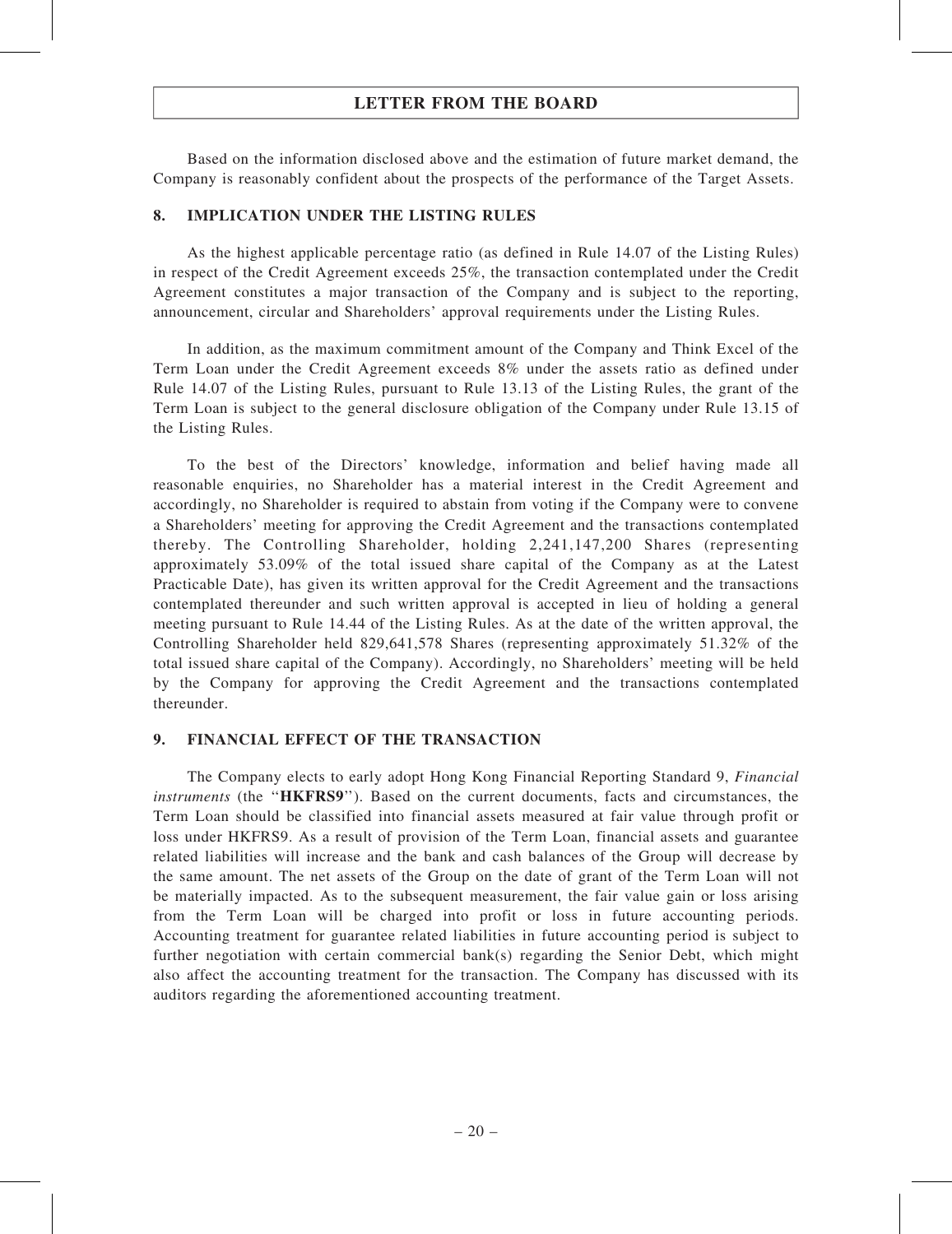# 10. UPDATE ON THE ACQUISITION AND DISTRIBUTION OF ESCROW FUNDS AND G&A FUNDS UNDER THE PREVIOUS TRANSACTION

On 26 September 2017 (local time in Houston, Texas), all the conditions precedent of the Term Loan had been satisfied, and the initial payment of the Term Loan with an amount of US\$165 million (approximately HK\$1,291.1 million) under the Credit Agreement was released to Stonehold. Substantially concurrently with the utilization of the initial payment of the Term Loan, the acquisition of Target Assets by Stonehold from Stonegate also completed in accordance with the terms of the Acquisition Agreement on 26 September 2017 (local time in Houston, Texas).

References are made to the announcements of the Company dated 3 August 2017, 11 August 2017 and 13 August 2017 in relation to, among others, arrangements on distribution of the Escrow Funds and the G&A Funds.

On 14 August 2017 (local time in Houston, Texas), the Company entered into a letter agreement with the Sellers, agreeing on the further delay of distribution of the Escrow Funds and the G&A Funds (including any accrued interests) (the ''Continuing Escrow Fund'') from 15 August 2017 (local time in Houston, Texas) to 29 September 2017 (local time in Houston, Texas). As mentioned in the Company's announcement dated 27 September 2017, contemporaneous with the closing of the Acquisition on 26 September 2017 (local time in Houston, Texas), all of the Continuing Escrow Fund of the amount of US\$26.4 million (approximately HK\$204.9 million) was released to the Company.

#### 11. SENIOR DEBT

The Company and Stonehold have been considering and negotiating with certain commercial bank(s) for obtaining of the Senior Debt. The Senior Debt will be of an amount up to US\$100 million (approximately HK\$782.5 million) that may take up approximately  $40\%$ to 60% of the adjusted purchase price on closing of the Acquisition, and will be borrowed either directly by Stonehold or by Rockgate, a wholly owned subsidiary of the Company, which will then lend the money to Stonehold. Based on the negotiation progress, the Company expects that the Senior Debt will be entered into by the end of 2017.

A loan agreement is proposed to be entered into by Rockgate or Stonehold as the borrower (the "Borrower") with a commercial bank (the "Lender") for the Lender to provide and underwrite a loan of up to US\$100 million (approximately HK\$782.5 million) (the ''Loan''), and in each scenario, the Company will provide guarantee for the Loan as requested by the Lender. The specific amount of the Loan and the identity of the Borrower under the Loan will be determined at the request of the Lender. The amount of the Loan, which will take up approximately 40% to 60% of the adjusted purchase price on closing of the Acquisition, conforms to the financing structure of similar transactions in the market.

The Loan is expected to be self-amortizing with a term of five to seven years at an annual interest rate lower than the Annual Interest under the Term Loan. A first ranking security over all the assets and equity interests of Stonehold will be created in favour of the Lender. The Loan is expected to be subject to customary events of default provisions such as non-payment, non-compliance, breach of undertakings, insolvency and analogous events and material adverse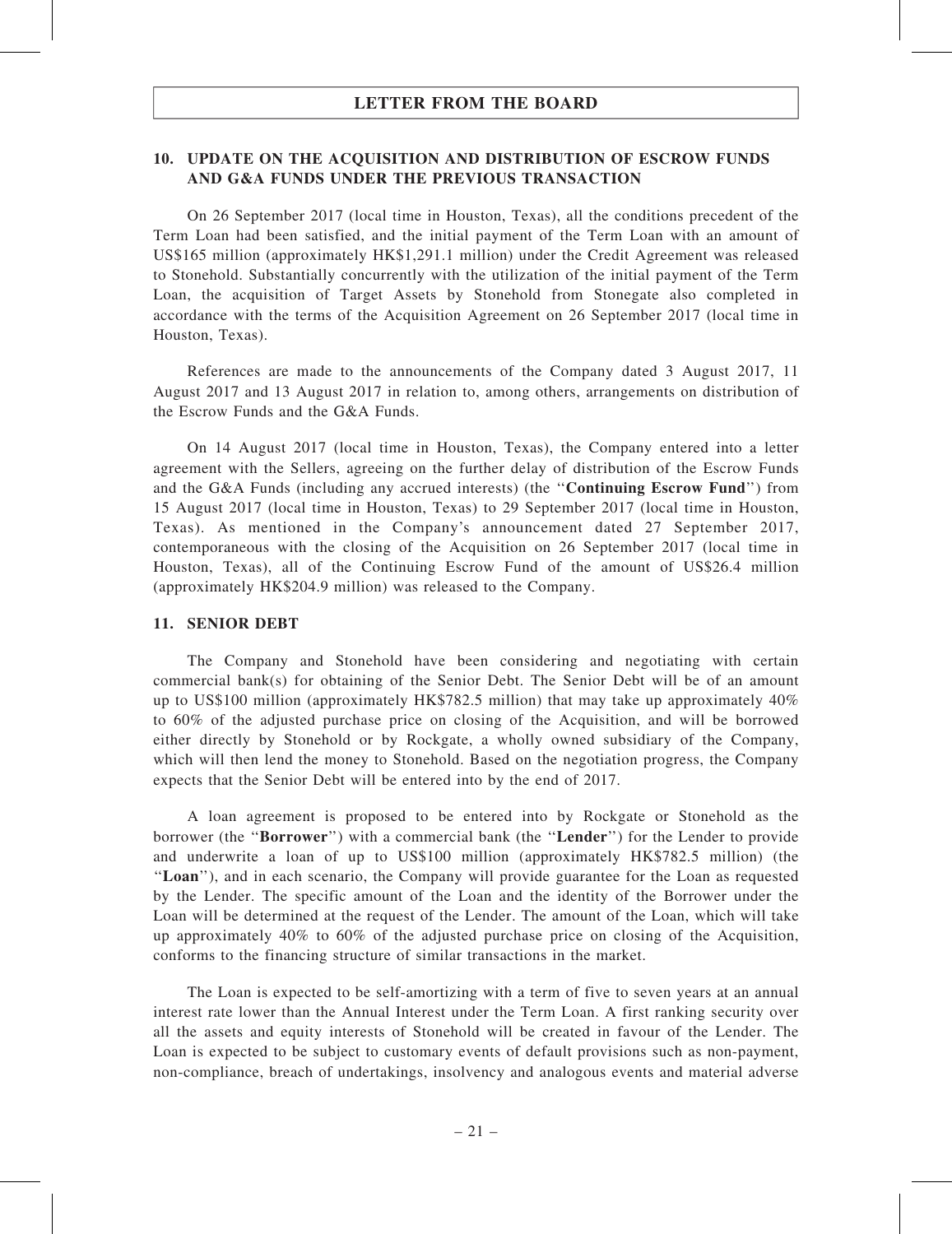change of the Borrower. The default of the Loan may trigger an event of default of the Term Loan and upon agreement of the creditors, the assets of Stonehold, substantially the Target Assets, will be disposed, of which the proceeds will be applied in the same order as set out in the paragraph ''Mandatory prepayment'' under the above section ''2. The Credit Agreement''.

The Company considers that the risk and reward of being a guarantor of the Loan is balanced and justifiable based on the following aspects:

- (i) the risk of making guarantee payment for the Loan is quite low given that (a) a first ranking security over all the assets and equity interests of Stonehold, substantially the Target Assets (with a fair market value of approximately US\$220 million, far more valuable than the Loan of up to US\$100 million, and with a solid production history and continuing development prospect), will be created in favour of the Lender; and (b) the default of the Loan will trigger the default of the Term Loan under the Credit Agreement such that it is in its commercial interest that Stonehold will make every effort to perform its obligations under the Loan; and
- (ii) the making of the guarantee payment, though it is reasonably believed unlikely to occur, has been priced into the Annual Interest, which will accrue on the Term Loan (being approximately HK\$547 million after the refinancing by the Loan). The level of the Annual Interest is above that of similar junior loans in the market, the average of which is normally around 6%.

The Senior Debt had not been entered into on or before the closing of the Acquisition and the Initial Utilization Date. Under the scenario that Stonehold acts as the Borrower, Stonehold will repay the Company with the amount of the Loan it receives. Under the other scenario that Rockgate acts as the Borrower, Rockgate will enter into a separate loan agreement with Stonehold and lend the money it receives under the Loan to Stonehold (the ''Rockgate Loan"). Stonehold will then repay the Company for the junior debt under the Term Loan with such money it receives from Rockgate. Stonehold will need to repay the Rockgate Loan and the repayment schedule will be identical with that of the Loan. The interest of the Rockgate Loan will be no lower than that of the Loan. It has always been the parties' commercial intention that the obligations of the Company and Think Excel under the Term Loan is net of the Senior Debt, which shall be undertaken by Stonehold, either directly or indirectly through the Rockgate Loan. The same intention is reflected in the definition of the Term Loan under the Credit Agreement. The Credit Agreement has provided for the prepayment of the Term Loan by Stonehold through which Stonehold could repay the Term Loan relating to its replacement by the Senior Debt before its maturity. The Company understands that Stonehold will repay the Term Loan upon receiving such Loan proceeds (either directly from the Borrower or indirectly through Rockgate) pursuant to the terms of the Credit Agreement. Also, the Credit Agreement has provided for restrictive covenants essentially prohibiting Stonehold from putting such money into other uses. Based on the above arrangements, both scenarios in respect of the Senior Debt will have similar implications in terms of risk and returns to the Company and will not negatively affect the liquidity of the Company.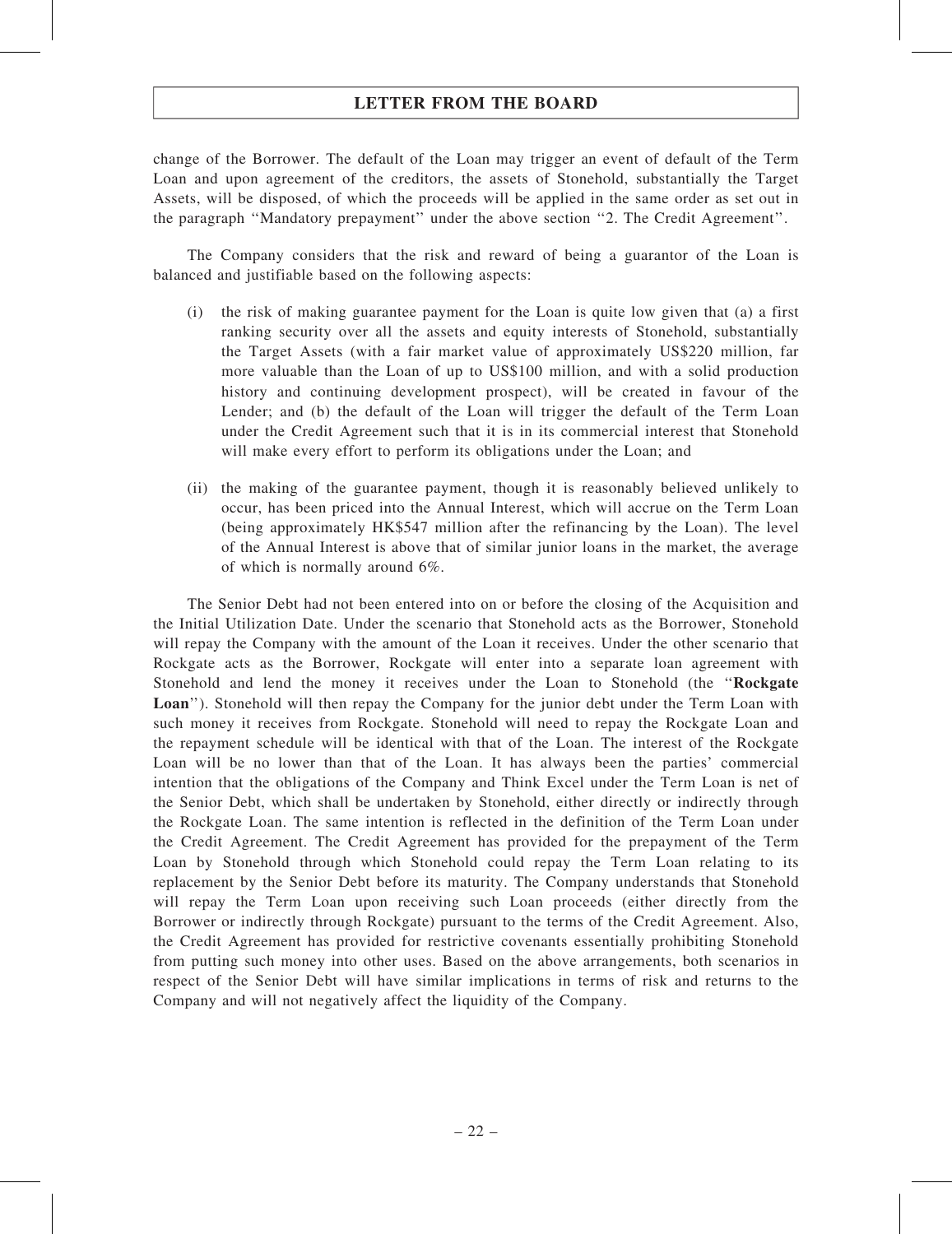As of the Latest Practicable Date, the definitive agreement(s) for the Loan and the Rockgate Loan (if any) is/are still being negotiated by the parties. The Company will recomply with the announcement and shareholders' approval requirements under Chapter 14 of the Listing Rules, where applicable, for the transactions under the Loan and the Rockgate Loan (if any) when the relevant definitive agreement(s) is/are entered into.

### 12. RECOMMENDATION

The Board considers that the terms of the Credit Agreement and the Amendment Agreement are fair and reasonable and are in the interests of the Company and the Shareholders as a whole. Accordingly, the Directors would recommend the Shareholders to vote in favour of a resolution approving the Credit Agreement and the Amendment Agreement and the transactions contemplated thereunder if the Company were to convene a general meeting to approve such resolution.

# 13. ADDITIONAL INFORMATION

Your attention is drawn to the information set out in the appendices to this circular.

Yours faithfully, By Order of the Board WANG Jingbo Chairman and Chief Executive Officer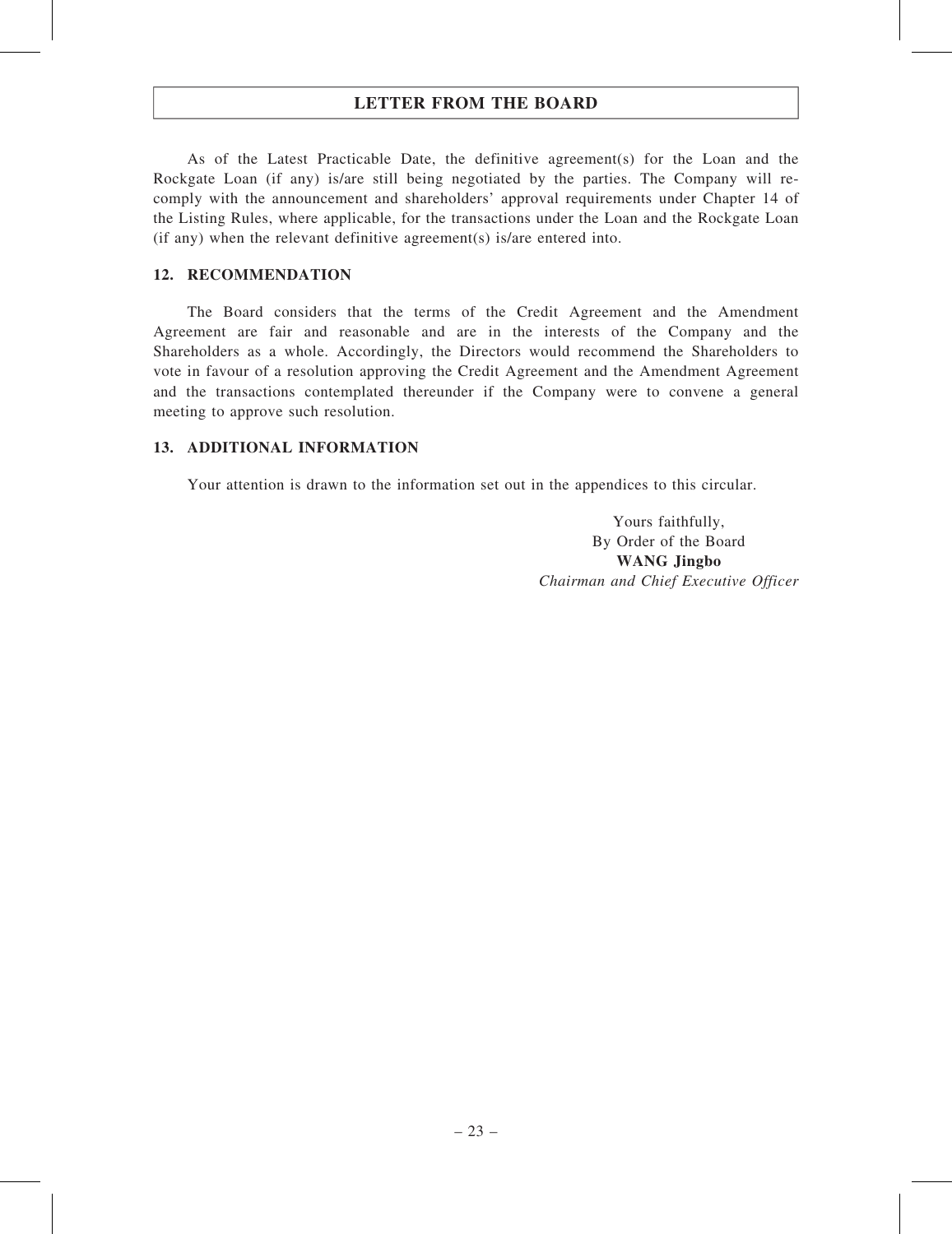## 1. FINANCIAL INFORMATION

The audited consolidated financial information of the Group for each of the three years ended 31 March 2015, 2016 and 2017 are disclosed in the following documents which have been published on the websites of the Stock Exchange (http://www.hkexnews.hk) and the Company (http://www.irasia.com/listco/hk/idgenergy) respectively:

- . annual report of the Company for the year ended 31 March 2015 published on 20 July 2015 (pages 18 to 84);
- . annual report of the Company for the year ended 31 March 2016 published on 26 July 2016 (pages 25 to 92); and
- . annual report of the Company for the year ended 31 March 2017 published on 11 July 2017 (pages 77 to 134).

#### 2. INDEBTEDNESS

As at 31 August 2017, being the latest practicable date for the purpose of this indebtedness statement prior to the printing of this circular, the total amount of the liability component of the convertible bonds and convertible notes of the Group was approximately HK\$118.05 million and HK\$224.59 million respectively. All of the abovementioned convertible bonds and convertible notes are unguaranteed.

Save as disclosed above and apart from intra-group liabilities and normal trade payables, as at 31 August 2017, the Group did not have any outstanding loans, mortgages, charges, debentures, other loan capital, bank overdrafts, loans, debt securities, other similar indebtedness, liabilities under acceptances or acceptances credits or hire purchase commitments, guarantees or other material contingent liabilities.

The Directors confirmed there was no material adverse change in the indebtedness and contingent liabilities of the Group since 31 August 2017 and being the date for determining the Group's indebtedness.

For the purpose of the above indebtedness statement, foreign currency amounts have been translated into Hong Kong dollars at the rate of exchange prevailing at the close of business on 31 August 2017.

# 3. FINANCIAL AND TRADING PROSPECTS

For the year ended 31 March 2017, the Group achieved a major breakthrough on the newly drilled Y9-1 well, which is one of the highest daily production wells in Block 212. Its high production volume reflects a large scale of underground reserves. The Group will first study the production statistics of the Y9-1 well and evaluate its impact on the whole development plan of new wells drilling. This has temporarily affected the drilling plan of the Group in 2016, but the Group will follow up, expedite and adhere to the general development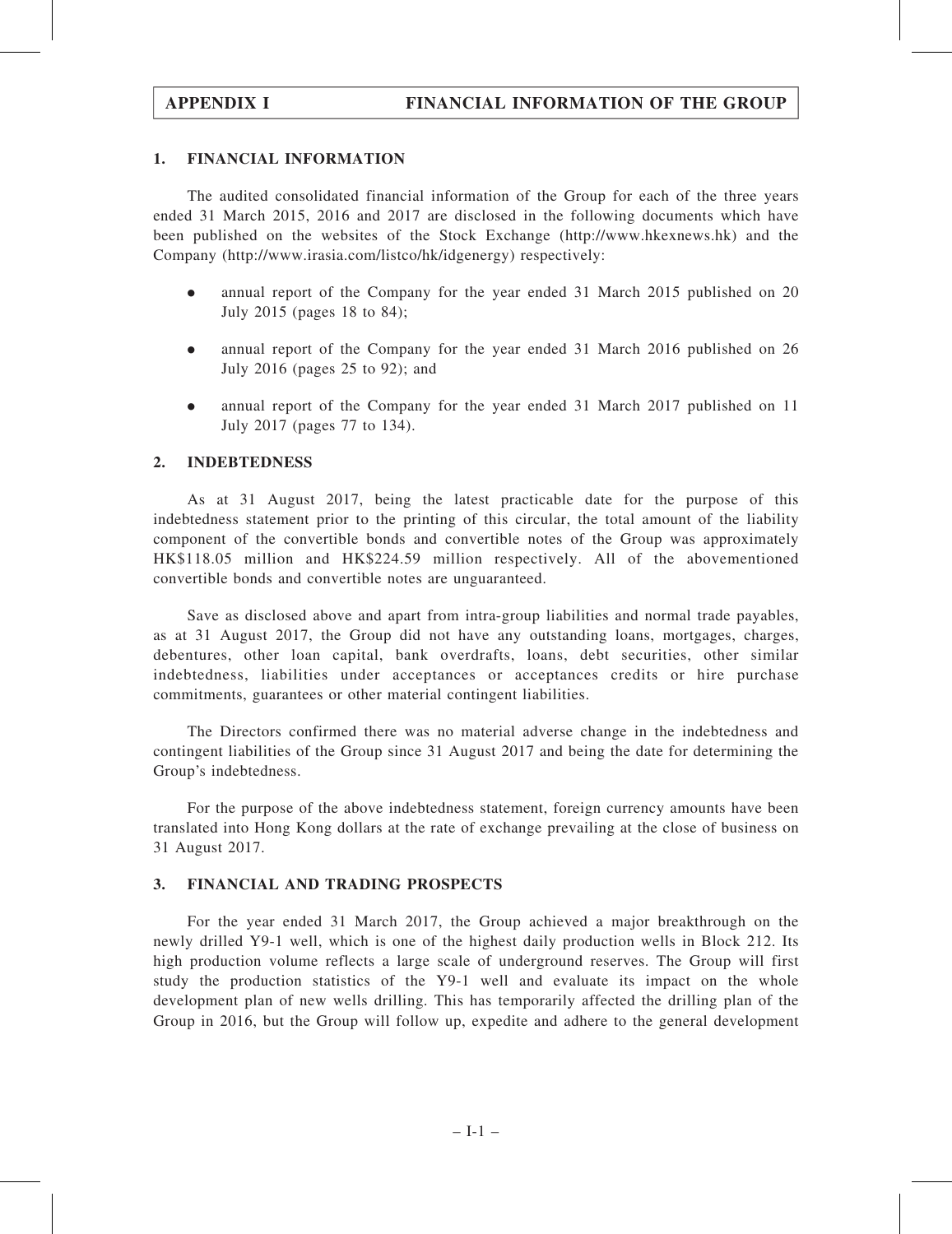plan in 2017. The Group will adopt a stable output strategy and is prepared to invest a large amount of capital expenditure for further drilling and fracturing plan, based on the international oil market trend.

During the year ended 31 March 2017, as one of its existing strategies, the Group has aimed to widen its global footprint and develop a more diversified and balanced oil and gas business portfolio through selective acquisition of overseas upstream oil assets. In view of the continuous macro-control measures and the ever-changing market condition in the oil and gas industry, on the basis of the Group's existing overall strategic development premise, the Group has made reasonable planning to expand its business development model and consider engaging in investment and management of oil and gas assets. The Board believes this business expansion model will continue to demonstrate the Group's commitment in oil and gas industry, drive the growth of the Group's oil and gas asset base, and enhance shareholder value.

The Board is of the view that the investment and management of oil and gas assets is a favourable option for the Group to achieve sustainable long-term growth and prosperity in the cyclic oil and gas industry. The Board expects that the Group can continue to capture investment opportunities globally by best leveraging its industry and business development expertise, establishing an investment platform, and adopting contrarian investment strategy. To satisfy the capital needs for assets investment and management, subject to the market condition, the Group will look for the most suitable fund raising methods which may include leveraging both equity and/or debt markets, as well as any other alternative fund raising methods. The Board believes that the Group is well positioned to develop quickly when attractive assets become available, and outperform crude oil benchmarks.

# 4. WORKING CAPITAL

The Directors are of the opinion that, taking into account the business prospects and the internal resources of the Group, the Group has sufficient working capital for its requirements for at least 12 months from the date of this circular.

# 5. MATERIAL ADVERSE CHANGE

As at the latest practicable date, the Directors are not aware of any material adverse change in the financial or trading position of the Group since 31 March 2017, the date to which the latest published audited financial statements of the Group were made up.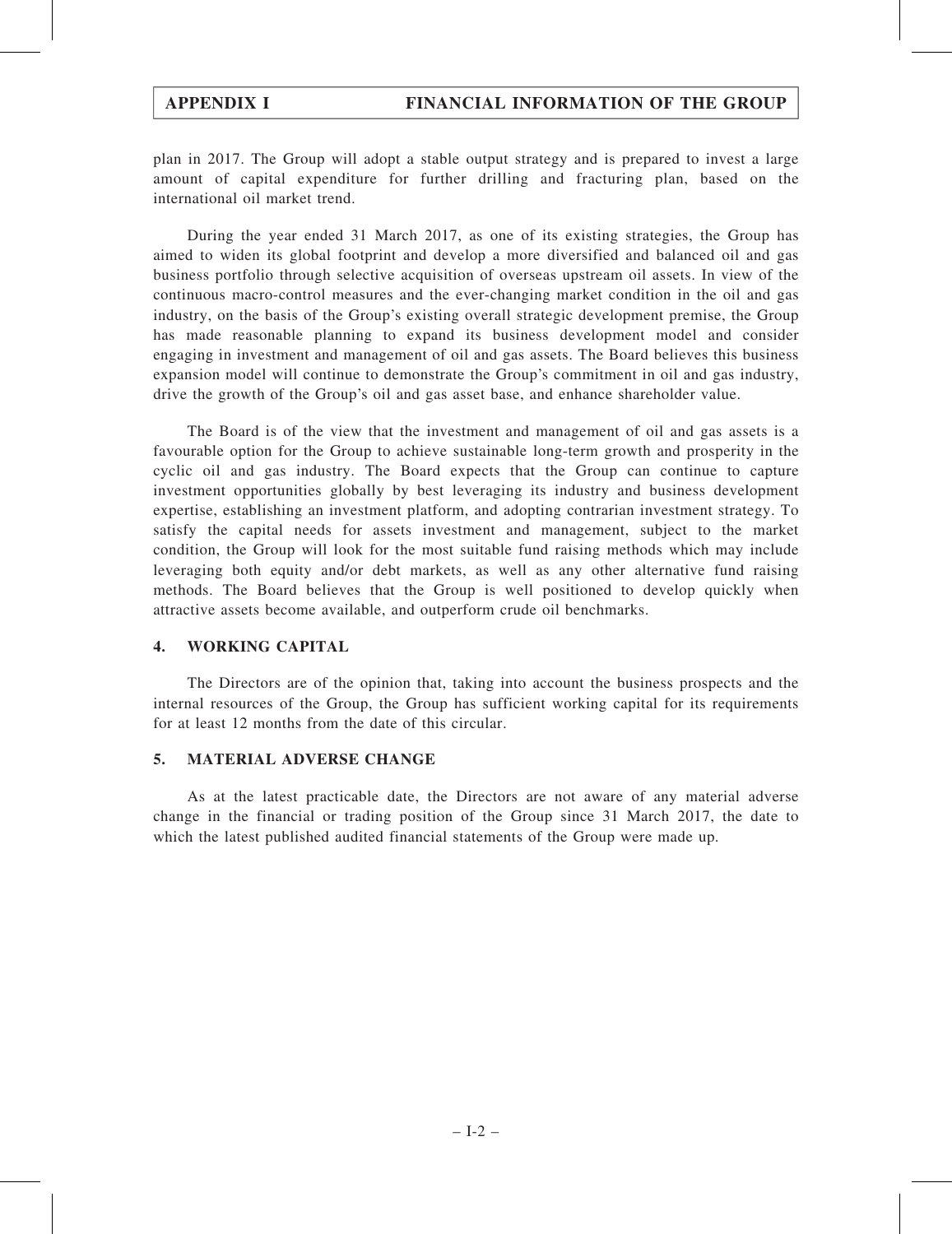#### 1. RESPONSIBILITY STATEMENT

This circular, for which the Directors collectively and individually accept full responsibility, includes the particulars given in compliance with the Listing Rules for the purpose of giving information with regard to the Group. The Directors, having made all reasonable enquiries, confirm that to the best of their knowledge and belief, the information contained in this circular is accurate and complete in all material respects and not misleading or deceptive, and there are no other matters the omission of which would make any statement herein or this circular misleading.

# 2. DIRECTORS' INTERESTS

# (1) Interests in the shares, underlying shares and debentures of the Company or any associated corporation

As at the Latest Practicable Date, the interests and/or short positions (as applicable) of the Directors in the shares, underlying shares and debentures of the Company or any of the Company's associated corporations (within the meaning of Part XV of the SFO) which were (i) required to be notified to the Company and the Stock Exchange pursuant to Divisions 7 and 8 of Part XV of the SFO (including interests and/or short positions (as applicable) which they are taken or deemed to have under such provisions of the SFO); or (ii) required, pursuant to Section 352 of the SFO, to be entered in the register referred to therein; or (iii) required, pursuant to the Model Code for Securities Transactions by Directors of Listed Issuers (the ''Model Code'') to be notified to the Company and the Stock Exchange, are as follows:

| <b>Name of Director</b> | Nature of<br>interest          | Number of<br>Ordinary<br><b>Shares</b>         | Percentage of<br>the Company's<br>issued shares |
|-------------------------|--------------------------------|------------------------------------------------|-------------------------------------------------|
| Wang Jingbo             | Corporate                      | 2,241,147,200<br>(Note 1)                      | 53.09%                                          |
| Shong Hugo              | Corporate                      | 2,241,147,200                                  | 53.09%                                          |
| Lin Dongliang           | Corporate<br><b>Beneficial</b> | 2,241,147,200<br>12,910,000<br>(Notes 1 and 3) | 53.09%<br>$0.31\%$                              |

#### (A) Long positions in the Shares

Notes:

1. These shares are held by Titan Gas, a company which is controlled as to 84.22% by Titan Gas Technology Holdings Limited ("Titan Gas Holdings"), which is in turn owned as to 35.13% by Standard Gas Capital Limited (''Standard Gas''), 49.14% by IDG-Accel China Capital II L.P. (''IDG-Accel Capital II'') and IDG-Accel China Capital II Associates L.P. (''IDG Funds''), 8.05% by Mr. Wang Jingbo (''Mr. Wang''), 6.87% by 金世旗國際控股股 份有限公司(Kingsbury International Holdings Co., Ltd.\*) ("**Kingsbury**"), 0.73% by Zhang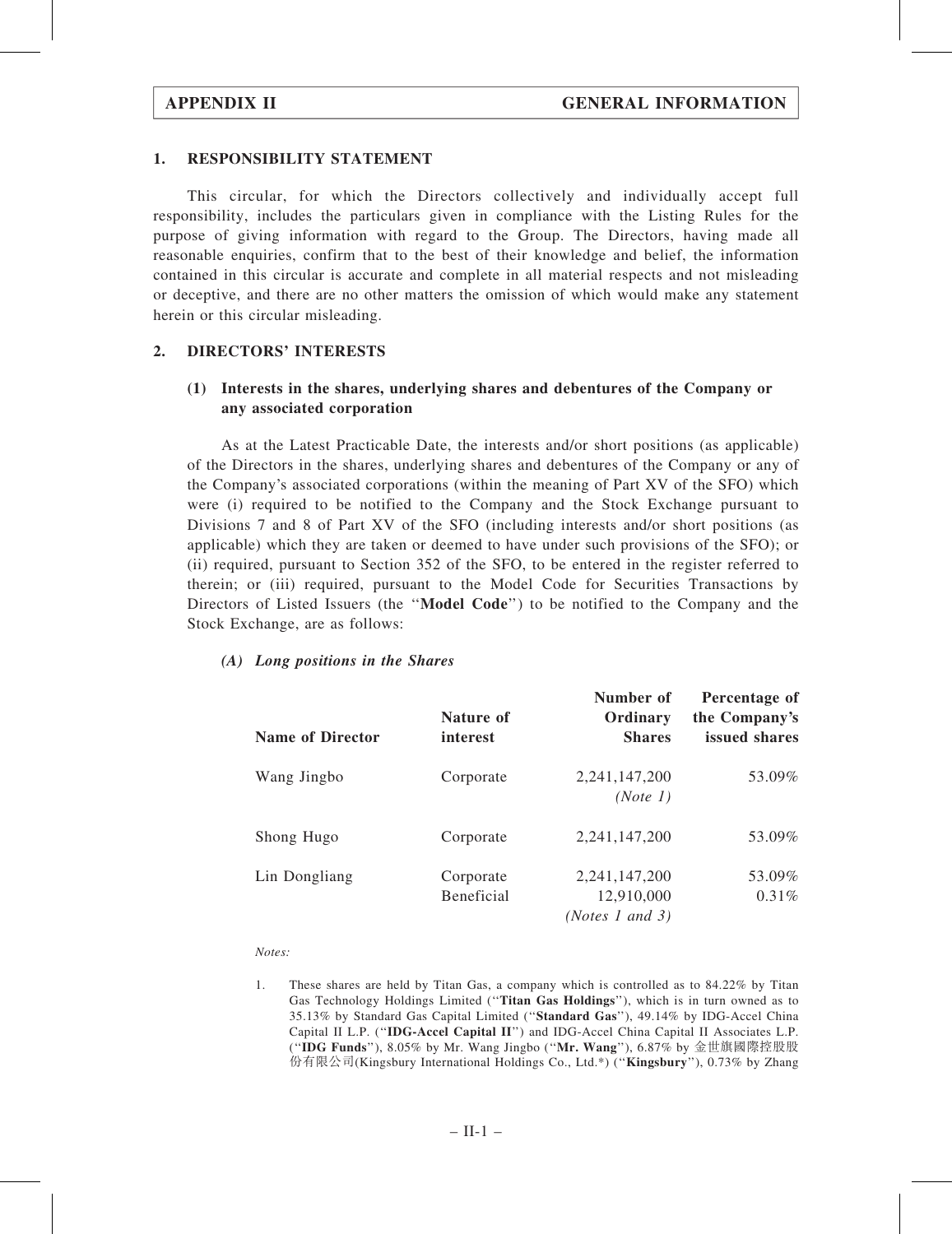Weiwei and 0.08% by Bryce Wayne Lee. Under the SFO, Titan Gas Holdings, Standard Gas and IDG Funds are deemed to have interest in the shares in which Titan Gas has beneficial interest.

Standard Gas, Mr. Wang and Kingsbury have entered into an acting in concert arrangement for the purpose of facilitating a more efficient decision-making process in connection with the exercise of their shareholders' rights in Titan Gas Holdings pursuant to which, Standard Gas, Kingsbury and Mr. Wang agree to align with each other in respect of the voting of major actions in respect of Titan Gas Holdings' business and each of Standard Gas, Mr. Wang and Kingsbury will consult with each other and reach agreement on material matters of Titan Gas Holdings before it/he exercises its/his respective voting rights in Titan Gas Holdings, provided that Mr. Wang will have a casting vote and will have the final decision making power in the event that a consensus cannot be reached among Standard Gas, Mr. Wang and Kingsbury. Under the SFO, Mr. Wang is deemed to have interests in the shares in which Titan Gas has interest.

- 2. All the issued voting shares in Standard Gas are held by Blazing Success Limited (''Blazing Success'') which in turn is wholly owned by Lee Khay Kok. Blazing Success has granted a power of attorney to the board of directors of Standard Gas which comprises Mr. Wang, Lin Dongliang and Shong Hugo. Under the SFO, Shong Hugo is deemed to have interest in the shares in which Standard Gas has interest.
- 3. All the issued voting shares in Standard Gas are held by Blazing Success which in turn is wholly owned by Lee Khay Kok. Blazing Success has granted a power of attorney to the board of directors of Standard Gas which comprises Mr. Wang, Lin Dongliang and Shong Hugo. Under the SFO, Lin Dongliang is deemed to have interest in the shares in which Standard Gas has interest.

The 12,910,000 Shares are held by Lin Dongliang beneficially.

#### (B) Long positions in the underlying shares of the Company

| <b>Name of Director</b> | <b>Nature of interest</b> | Number of<br>underlying Shares            |
|-------------------------|---------------------------|-------------------------------------------|
| Wang Jingbo             | Corporate                 | 1,440,960,208<br>(Note 1)                 |
| Shong Hugo              | Corporate                 | 1,440,960,208<br>( <i>Notes 1 and 2</i> ) |
| Lin Dongliang           | Corporate                 | 1,440,960,208<br>(Notes 1 and 3)          |

#### Notes:

- 1. The 1,440,960,208 underlying shares represented the new Shares to be issued upon full conversion of the convertible bonds with an aggregate principal amount of HK\$96,832,526 (''Convertible Bonds'') held by Titan Gas at a Conversion Price of HK\$0.0672 per Shares issued by the Company. As explained in Note 1 of Section (A) above, under the SFO, Mr. Wang is deemed to have interests in the Convertible Bond in which Titan Gas has interest.
- 2. As explained in Notes 1 and 2 of Section (A) above, under the SFO, Shong Hugo is deemed to have interest in the shares in which Standard Gas has interest.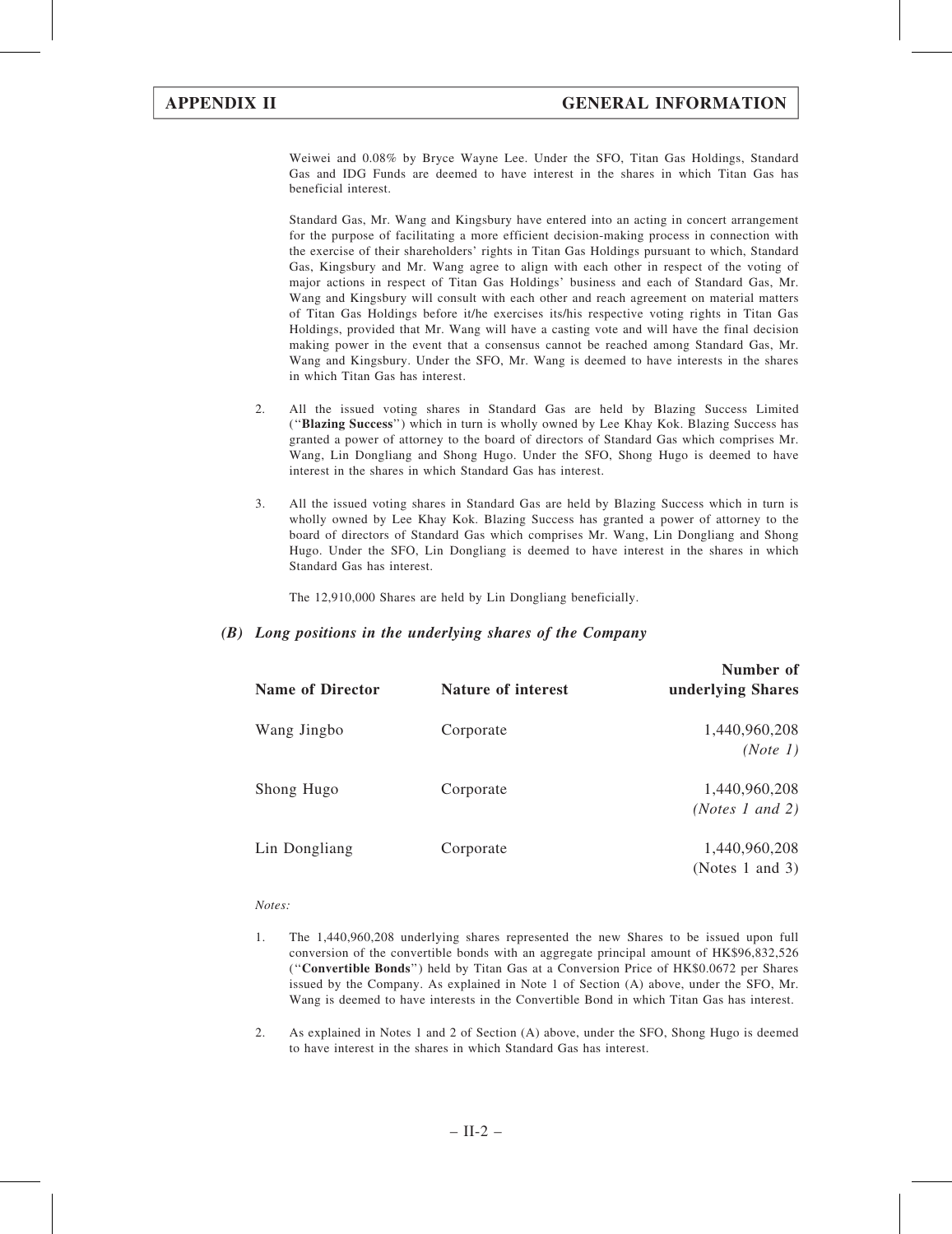Depentage of

3. As explained in Notes 1 and 3 of Section (A) above, under the SFO, Lin Dongliang is deemed to have interest in the shares in which Standard Gas has interest.

#### (C) Interest in associated corporations of the Company

(i) Titan Gas Technology Holdings Limited

| <b>Name of Director</b> | Long/short<br>position                                     | Capacity          | Number of<br><b>Shares</b>             | T erechtage of<br>the associated<br>corporation's<br>issued voting<br>shares |  |  |
|-------------------------|------------------------------------------------------------|-------------------|----------------------------------------|------------------------------------------------------------------------------|--|--|
|                         | Ordinary Shares: Other than pursuant to equity derivatives |                   |                                        |                                                                              |  |  |
| Wang Jingbo             | Long position                                              | Corporate         | 13,000,000<br>(Note 1)                 | 65.00%                                                                       |  |  |
|                         |                                                            | <b>Beneficial</b> | 6,418,675                              | 32.09%                                                                       |  |  |
| Shong Hugo              | Long position                                              | Corporate         | 13,000,000<br>( <i>Notes 1 and 2</i> ) | 65.00%                                                                       |  |  |
| Lin Dongliang           | Long position                                              | Corporate         | 13,000,000<br>(Notes 1 and 3)          | 65.00%                                                                       |  |  |

#### Series A-1 Preferred Shares: Unlisted derivatives — Physically settled options

| Wang Jingbo   | Long position | Corporate | 15,000,000<br>(Note 1)        | 75.00% |
|---------------|---------------|-----------|-------------------------------|--------|
| Shong Hugo    | Long position | Corporate | 15,000,000<br>(Notes 1 and 2) | 75.00% |
| Lin Dongliang | Long position | Corporate | 15,000,000<br>(Notes 1 and 3) | 75.00% |

#### Notes:

- 1. These shares are held by Standard Gas. All the issued voting shares in Standard Gas are held by Blazing Success which in turn is wholly owned by Lee Khay Kok. Blazing Success has granted a power of attorney to the board of directors of Standard Gas which comprises Mr. Wang, Lin Dongliang and Shong Hugo. Under the SFO, Mr. Wang is deemed to have interest in the shares in which Standard Gas has interest. Mr. Wang, Lin Dongliang and Shong Hugo are also directors of Titan Gas Holdings.
- 2. Please see Note 2 of Section (A) above.
- 3. Please see Note 3 of Section (A) above.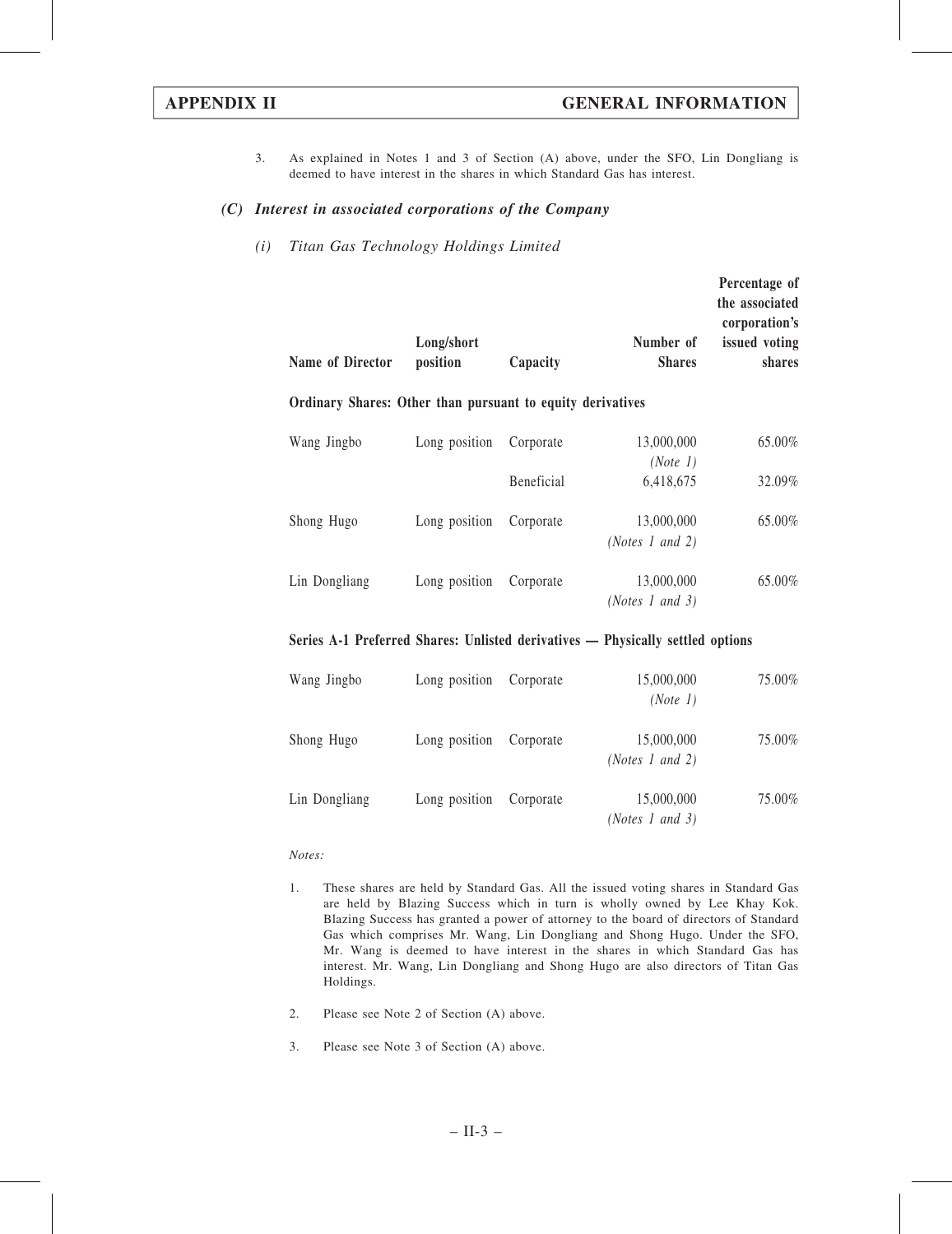|  |  |  |  | (ii) Titan Gas Technology Investment Limited |  |
|--|--|--|--|----------------------------------------------|--|
|--|--|--|--|----------------------------------------------|--|

| <b>Name of Director</b> | Long/short<br>position | Capacity  | Number of<br><b>Shares</b>          | Percentage of<br>the associated<br>corporation's<br>issued voting<br>shares |
|-------------------------|------------------------|-----------|-------------------------------------|-----------------------------------------------------------------------------|
| <b>Ordinary Shares</b>  |                        |           |                                     |                                                                             |
| Wang Jingbo             | Long position          | Corporate | 150,000<br>(Note 1)                 | 84.22%                                                                      |
| Shong Hugo              | Long position          | Corporate | 150,000<br>( <i>Notes 1 and 2</i> ) | 84.22%                                                                      |
| Lin Dongliang           | Long position          | Corporate | 150,000<br>(Notes 1 and 3)          | 84.22%                                                                      |

#### Notes:

1. These shares are held by Titan Gas Holdings, which is in turn controlled as to 35.13% by Standard Gas. Under the SFO, Standard Gas is deemed to have interest in the shares in which Titan Gas Holdings has beneficial interest.

Standard Gas, Mr. Wang and Kingsbury have entered into an acting in concert arrangement for the purpose of facilitating a more efficient decision-making process in connection with the exercise of their shareholders' rights in Titan Gas Holdings pursuant to which, Standard Gas, Kingsbury and Mr. Wang agree to align with each other in respect of the voting of major actions in respect of Titan Gas Holdings' business and each of Standard Gas, Mr. Wang and Kingsbury will consult with each other and reach agreement on material matters of Titan Gas Holdings before it/he exercises its/his respective voting rights in Titan Gas Holdings, provided that Mr. Wang will have a casting vote and will have the final decision-making power in the event that a consensus cannot be reached among Standard Gas, Mr. Wang and Kingsbury. Under the SFO, Mr. Wang is deemed to have interests in the shares in which Titan Gas Holdings has interest.

- 2. Please see Note 2 of Section (A) above.
- 3. Please see Note 3 of Section (A) above.

#### (2) Directors' service contracts

As at the Latest Practicable Date, none of the Directors had entered or proposed to enter into any service agreement with the Company or any member of the Group (other than contracts expiring or determinable by the employer within one year without payment of compensation other than statutory compensation).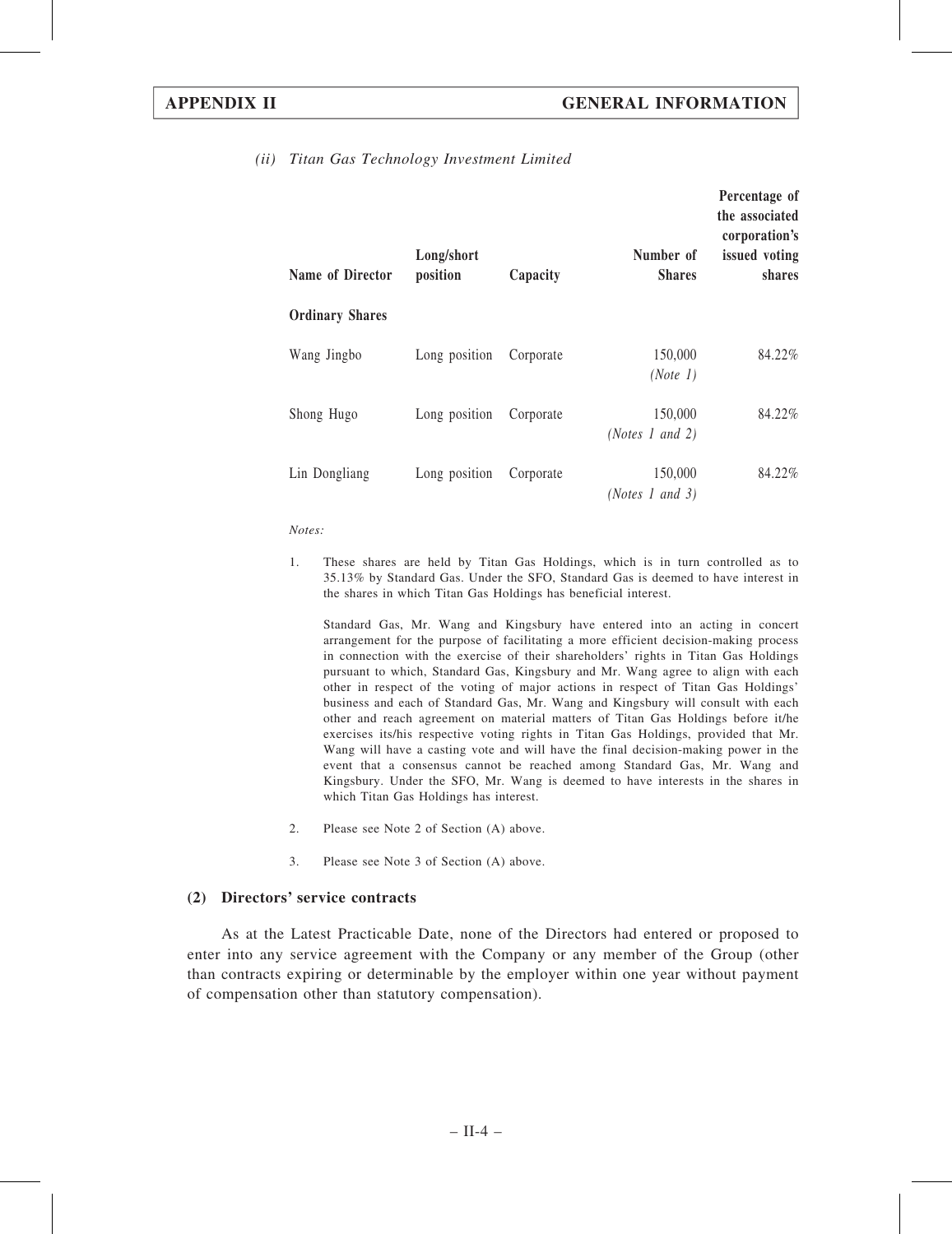### (3) Competing interest of Directors

As disclosed in the RTO Circular, in order to protect the interest of the Company, the Offeror (as defined in the RTO Circular), Mr. Wang Jingbo (an executive Director), Mr. Lin Dongliang (a non-executive Director) and certain other parties (collectively, the ''Covenantors'') has entered into a non-competition deed in favour of the Company (for itself and for the benefit of its subsidiaries) (the ''Non-Competition Deed''). With reference to the RTO Circular, the Company organised a working meeting with the Covenantors in which the Company reviewed their business portfolios and considered that there was no opportunity to operate a Restricted Business (as defined in the RTO Circular).

As disclosed in the annual report of the Company for the year ended 31 March 2017, the Company has received confirmations from each of the Covenantors on full compliance with the Non-Competition Deed for the year ended 31 March 2017. The independent nonexecutive Directors have reviewed the confirmations provided by the Covenantors, and concluded that each of the Covenantors complied with the relevant terms of the Non-Competition Deed for the year ended 31 March 2017.

Save as disclosed above, as at the Latest Practicable Date, none of the Directors and their respective associates (as defined in the Listing Rules) had an interest in a business which competes or may compete with the business of the Group (which would be required to be disclosed under Rule 8.10 of the Listing Rules if each of them was a controlling shareholder of the Company).

#### (4) Other interests

As at the Latest Practicable Date, saved as disclosed in this circular,

- (a) none of the Directors is aware of any other Director who has any interests or short positions in any shares and underlying shares in, and debentures of, the Company or any associated corporation (within the meaning of the SFO) which were required to be notified to the Company and the Stock Exchange under Divisions 7 and 8 of Part XV of the SFO (including interests and short positions which they are taken or deemed to have under such provisions of the SFO), or which were required, under section 352 of the SFO, to be entered in the register referred to in that section, or which were required to be notified to the Company and the Stock Exchange pursuant to the Model Code as at the Latest Practicable Date;
- (b) none of the Directors had any interest, direct or indirect, in any assets which have been acquired or disposed of by or leased to any member of the Group, or were proposed to be acquired or disposed of by or leased to any member of the Group since 31 March 2017, the date to which the latest published audited financial statement of the Group was made up;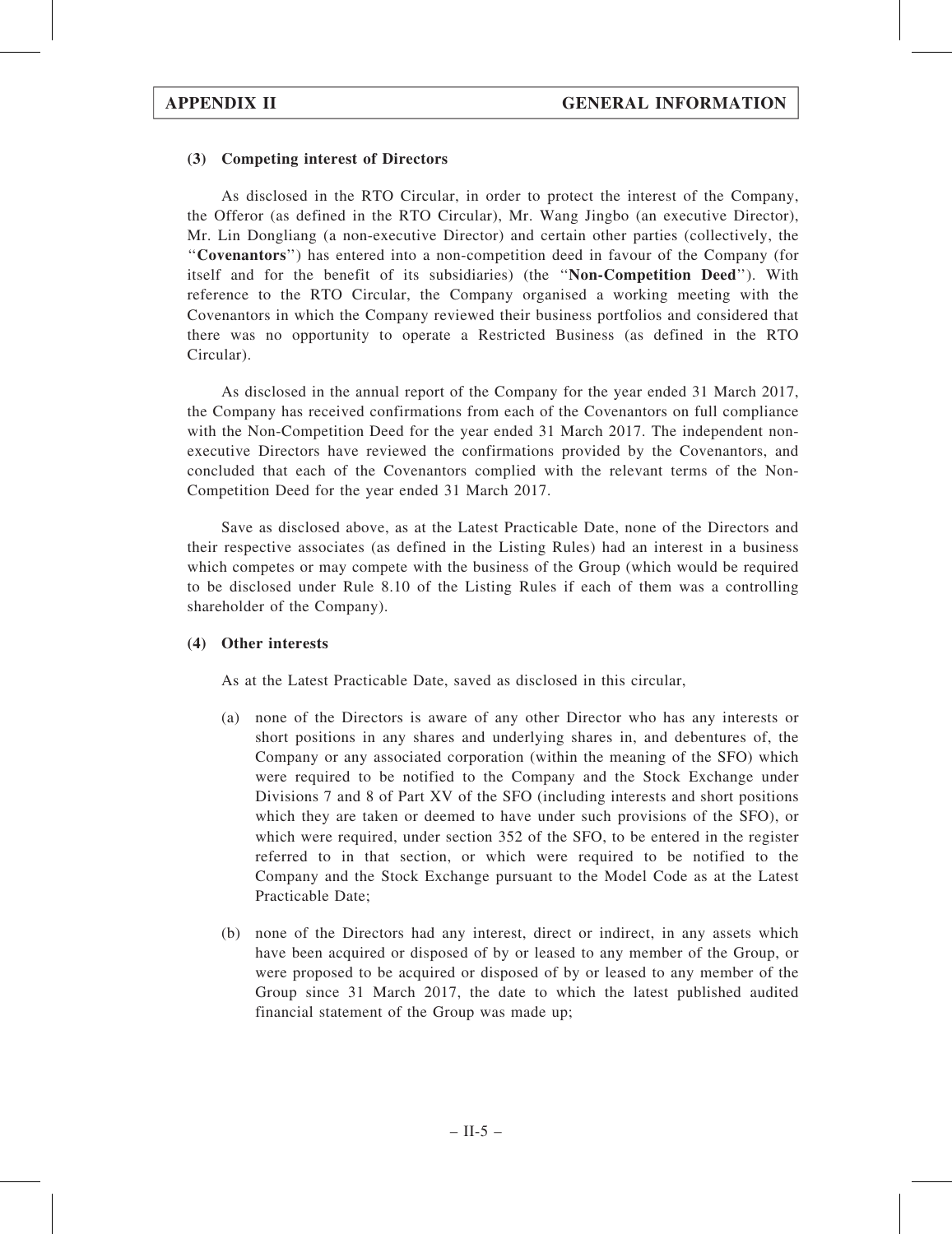- (c) none of the Directors was materially interested in any contract or arrangement entered into by any member of the Group which was significant in relation to the business of the Group; and
- (d) none of the Directors and their respective associates had any interest in a business which competes or may compete with the business of the Group or had any other conflict of interest with the Company.

# 3. SUBSTANTIAL SHAREHOLDERS' INTERESTS

So far as it is known to the Directors, as at the Latest Practicable Date, the following persons (not being a Director or chief executive of the Company) had an interest or short position in the shares or underlying shares of the Company which were required to be disclosed to the Company and the Stock Exchange under the provisions of Divisions 2 and 3 of Part XV of the SFO:

| <b>Name</b>                                              | Capacity/nature<br>of interest             | Number of<br><b>Shares</b> or<br>underlying<br><b>Shares</b><br>(Note 1) | Percentage of<br>the Company's<br>issued share<br>capital |
|----------------------------------------------------------|--------------------------------------------|--------------------------------------------------------------------------|-----------------------------------------------------------|
| Tanisca Investments<br>Limited                           | Beneficial owner                           | 344,754,077 (L)                                                          | 8.17%                                                     |
| MO Tian Quan<br>(Note 2)                                 | Interest of a<br>controlled<br>corporation | 379,507,486(L)<br>(Note 2)                                               | 8.99%                                                     |
| Aquarius Growth<br><b>Investment Limited</b><br>(Note 4) | Beneficial owner                           | 443,369,176 (L)<br>(Note 3)                                              | 10.50%                                                    |
| ZHAO Ming<br>(Note 4)                                    | Interest of a<br>controlled<br>corporation | 443,369,176 (L)<br>(Note 3)                                              | 10.50%                                                    |
| League Way Ltd.<br>(Note 5)                              | Beneficial owner                           | 373,357,228 (L)<br>(Note 5)                                              | 8.85%                                                     |
| SHI Jianji (Note 5)                                      | Interest of a<br>controlled<br>corporation | 373,357,228 (L)<br>(Note 5)                                              | 8.85%                                                     |
| <b>New Fast Investments</b><br>Limited (Note 6)          | Beneficial owner                           | 241,437,675 (L)<br>(Note 6)                                              | 5.72%                                                     |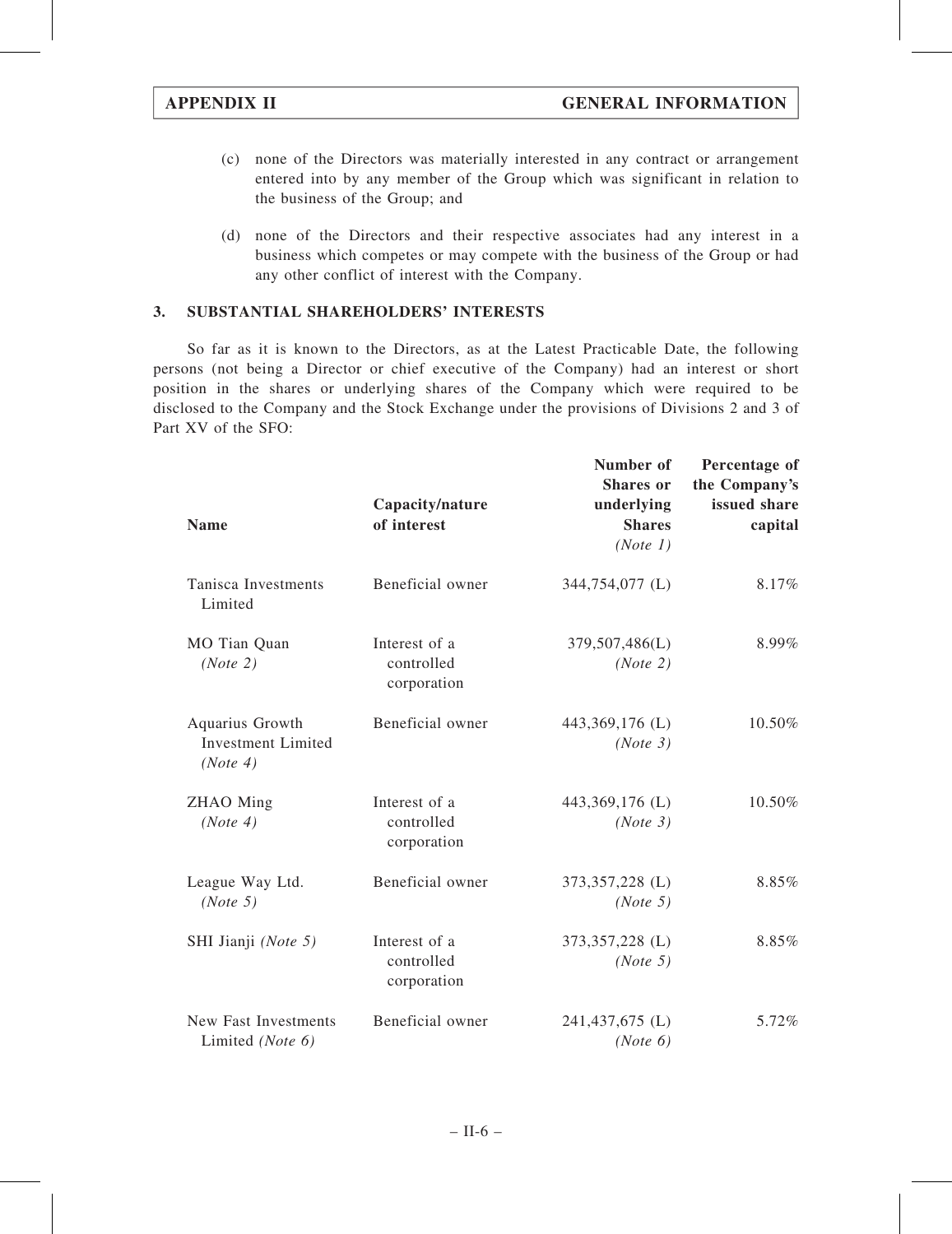| <b>Name</b>                                                                          | Capacity/nature<br>of interest             | Number of<br><b>Shares</b> or<br>underlying<br><b>Shares</b><br>(Note 1) | Percentage of<br>the Company's<br>issued share<br>capital |
|--------------------------------------------------------------------------------------|--------------------------------------------|--------------------------------------------------------------------------|-----------------------------------------------------------|
| Gate Success<br><b>Investments Limited</b><br>(Note 6)                               | Interest of a<br>controlled<br>corporation | 241,437,675 (L)<br>(Note 6)                                              | 5.72%                                                     |
| YU Nan (Note 6)                                                                      | Interest of controlled<br>corporations     | 241,437,675 (L)<br>(Note 6)                                              | 5.72%                                                     |
| Sonic Gain Limited<br>(Note 7)                                                       | Beneficial owner                           | 319,820,786 (L)<br>(Note 7)                                              | 7.58%                                                     |
| KO Chun Shun, Johnson<br>(Note 7)                                                    | Interest of a<br>controlled<br>corporation | 319,820,786 (L)<br>(Note 7)                                              | 7.58%                                                     |
| Titan Gas Technology<br><b>Investment Limited</b><br>(Note 8)                        | Beneficial owner                           | 3,682,107,408 (L)                                                        | 87.23%                                                    |
| Titan Gas Technology<br>Holdings Limited<br>(Note 8)                                 | Interest of a<br>controlled<br>corporation | $3,682,107,408$ (L)                                                      | 87.23%                                                    |
| Standard Gas Capital<br>Limited (Note 8)                                             | Interest of controlled<br>corporations     | $3,682,107,408$ (L)                                                      | 87.23%                                                    |
| 金世旗國際控股股份有<br>限公司 (Kingsbury<br><b>International Holdings</b><br>Co., Ltd.) (Note 8) | Interest of controlled<br>corporations     | 3,682,107,408 (L)                                                        | 87.23%                                                    |
| <b>IDG-Accel China</b><br>Capital GP II<br>Associates Ltd.<br>(Note 10)              | Interest of controlled<br>corporations     | $3,682,107,408$ (L)<br>(Notes $8, 10$ )                                  | 87.23%                                                    |
| <b>IDG-Accel China</b><br>Capital II Associates<br>L.P. (Note $11$ )                 | Interest of controlled<br>corporations     | $3,682,107,408$ (L)<br>(Notes 8, 11)                                     | 87.23%                                                    |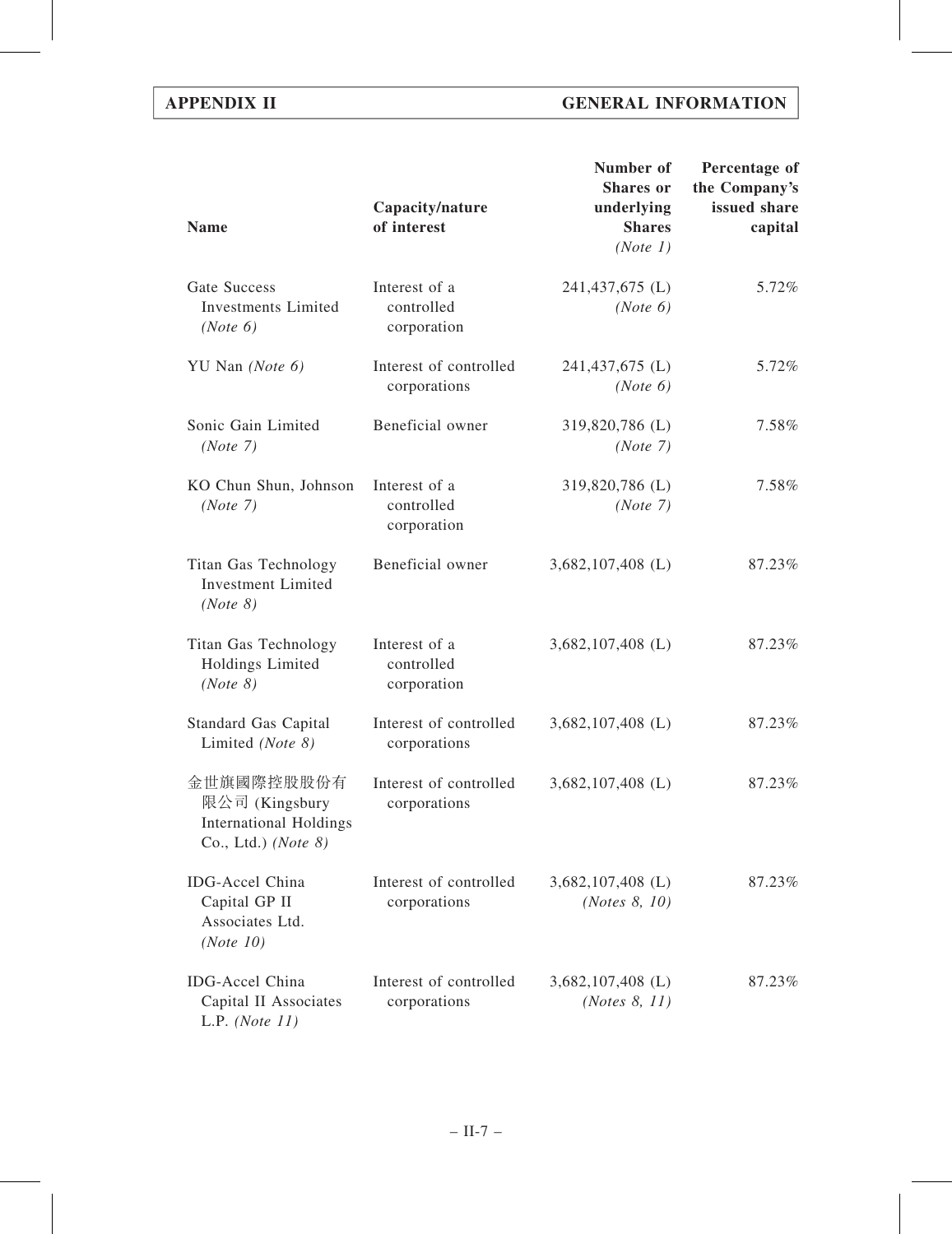| <b>Name</b>                                     | Capacity/nature<br>of interest             | Number of<br><b>Shares</b> or<br>underlying<br><b>Shares</b><br>(Note 1) | Percentage of<br>the Company's<br>issued share<br>capital |
|-------------------------------------------------|--------------------------------------------|--------------------------------------------------------------------------|-----------------------------------------------------------|
| IDG-Accel China<br>Capital II L.P.<br>(Note 11) | Interest of controlled<br>corporations     | $3,682,107,408$ (L)<br>(Notes 8, 11)                                     | 87.23%                                                    |
| Ho Chi Sing (Note 12)                           | Interest of controlled<br>corporations     | $3,693,607,408$ (L)<br>( <i>Notes 8, 10, 12</i> )                        | 87.50%                                                    |
| ZHOU Quan (Note 12)                             | Interest of a<br>controlled<br>corporation | 3,693,607,408 (L)<br>(Notes 8, 10, 12)                                   | 87.50%                                                    |
| LUO Yuping                                      | Interest of controlled<br>corporations     | 3,682,107,408 (L)<br>(Notes $8, 9, 13$ )                                 | 87.50%                                                    |
| <b>TENG Rongsong</b>                            | Interest of controlled<br>corporations     | 213,810,100 (L)<br>(Note 14)                                             | 5.07%                                                     |
| <b>Timeness Vision</b><br>Limited               | Interest of a<br>controlled<br>corporation | 213,810,100 (L)<br>(Note 14)                                             | 5.07%                                                     |
| Trinity Gate Limited                            | Beneficial owner                           | 213,810,100 (L)<br>(Note 14)                                             | 5.07%                                                     |

#### Notes:

- 1. The letter "L" represents the individual's long position in the shares and the letter "S" represents the individual's short position in the shares.
- 2. Mr. Mo Tian Quan ("Mr. Mo") has control over 100% interests of Tanisca Investments Limited and Upsky Enterprises Limited. Upsky Enterprises Limited has interest in 34,753,409 Shares of the Company. Under the SFO, Mr. Mo is deemed to have interest in the shares in which Tanisca Investments Limited and Upsky Enterprises Limited have interest.
- 3. Aquarius Investment has interests in respect of 443,369,176 underlying Shares through the derivative interests under 443,369,176 Preferred Shares.
- 4. Aquarius Investment is controlled as to 91% by Zhao Ming and as to 9% by Mr. Wang. Under the SFO, Zhao Ming is deemed to have interest in the Shares in which Aquarius Investment has interest.
- 5. League Way Ltd. is controlled as to 70% by Shi Jianji. Under the SFO, Shi Jianji is deemed to have interest in the shares in which League Way Ltd. has interest. It has interest in 373,357,228 underlying Shares through derivative interests in the Convertible Note (as defined in the RTO Circular).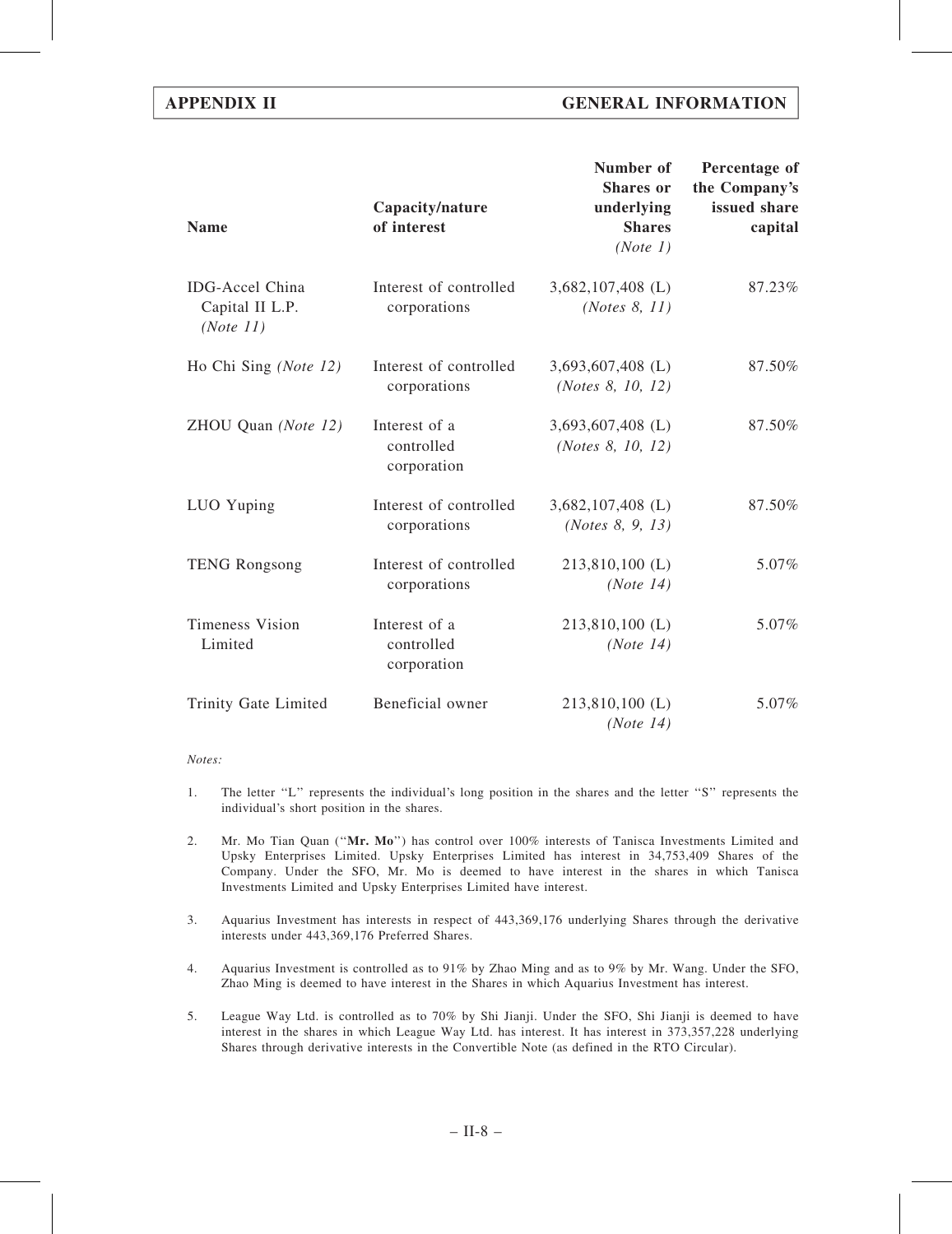- 6. New Fast Investments Limited is controlled as to 100% by Gate Success Investments Limited. Gate Success Investments Limited is controlled as to 100% by Yu Nan. Under the SFO, Yu Nan and Gate Success Investments Limited are deemed to have interest in the shares in which New Fast Investments Limited has interest.
- 7. Sonic Gain Limited is owned as to 100% by Ko Chun Shun, Johnson. Under the SFO, Ko Chun Shun, Johnson is deemed to have interest in the shares in which Sonic Gain Limited has interest.
- 8. Titan Gas is controlled as to 84.22% by Titan Gas Holdings, which is in turn controlled as to 35.13% by Standard Gas, 49.14% by the IDG Funds, 8.05% by Mr. Wang, 6.87% by Kingsbury, 0.73% by Zhang Weiwei and 0.08% by Bryce Wayne Lee. Under the SFO, Titan Gas Holdings, Standard Gas, IDG Funds are deemed to have interest in 3,682,107,408 Shares in which Titan Gas has beneficial interest. Interest in such Shares include interest in 2,146,713,019 underlying Shares through derivative interests in the Convertible Bonds in the principal amount of HK\$96,832,526. As at the Latest Practicable Date, Mr. Wang, Mr. Lin Dongliang and Mr. Shong Hugo are directors of Titan Gas Holdings.
- 9. Standard Gas, Mr. Wang and Kingsbury have entered into an acting in concert arrangement for the purpose of facilitating a more efficient decision making process in connection with the exercise of their shareholders' rights in Titan Gas Holdings pursuant to which, Standard Gas, Kingsbury and Mr. Wang agree to align with each other in respect of the voting of major actions in respect of Titan Gas Holdings' business and each of Standard Gas, Mr. Wang and Kingsbury will consult with each other and reach agreement on material matters of Titan Gas Holdings before it/he exercises its/his respective voting rights in Titan Gas Holdings, provided that Mr. Wang will have a casting vote and will have the final decision making power in the event that a consensus cannot be reached among Standard Gas, Mr. Wang and Kingsbury. The Shares and underlying Shares in which Mr. Wang has interest comprise 3,682,107,408 Shares in which Titan Gas has beneficial interest (including derivative interest in 1,440,960,208 underlying Shares).
- 10. The IDG Funds is under the control of its ultimate general partner, IDG-Accel China Capital GP II Associates Ltd (''IDG-Accel Ultimate GP''). Under the SFO, IDG-Accel Ultimate GP is deemed to have interest in the shares in which the IDG Funds have interest.
- 11. IDG-Accel China Capital II Associates L.P. has control over IDG-Accel Capital II. Under the SFO, IDG-Accel China Capital II Associates L.P. is deemed to have interest in the shares in which IDG-Accel Capital II has beneficial interest.
- 12. Ho Chi Shing and Zhou Quan are directors of IDG-Accel Ultimate GP and are responsible for decisionmaking matters relating to the IDG Funds and their investments, and hence controls the exercise of voting rights to the shares that the IDG Funds hold in Titan Gas Holdings. Therefore they are deemed to have interest in the shares in which IDG-Accel Ultimate GP has interest.
- 13. Kingsbury is controlled as to 74.8% by Luo Yuping. By virtue of the acting in concert arrangement referred to in Note 9, Luo Yuping is deemed to have interest in the shares in which Titan Gas Holdings has interest.
- 14. Trinity Gate Limited is controlled as to 100% by Timeness Vision Limited and Timeness Vision Limited is controlled as to 100% by Teng Rongsong. Under the SFO, Teng Rongsong and Timeness Vision Limited are deemed to have interests in the shares in which Trinity Gate Limited has interest.

#### 4. MATERIAL CONTRACTS

Save as the APA, the Letter Agreement agreeing on the termination of the APA and the Credit Agreement (details of which have been disclosed in the Letter from the Board to this circular) and those disclosed in the section headed ''Summary of Material Contracts'' under Appendix XII — to the RTO Circular, there are no other contracts (not being contracts entered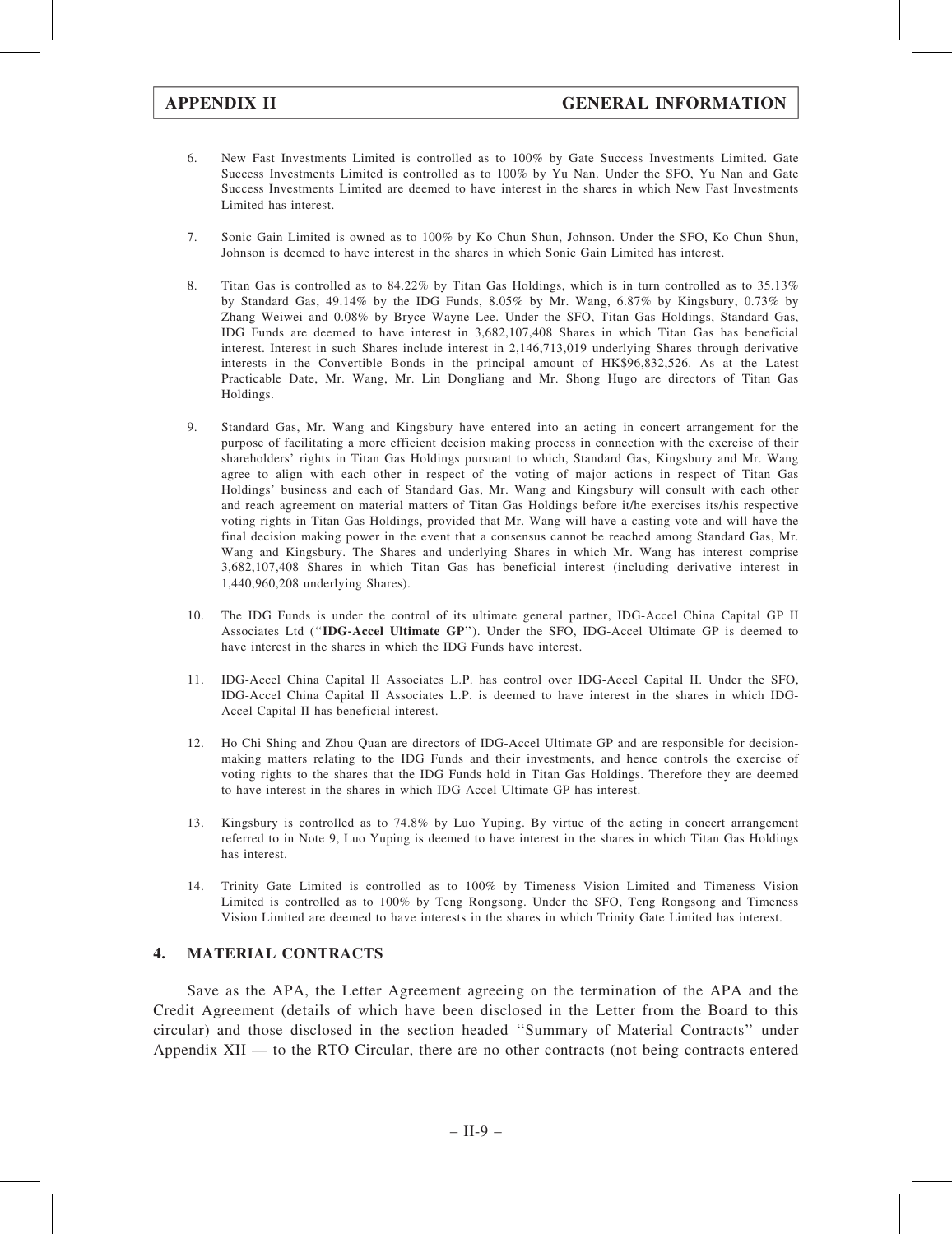into in the ordinary course of business) entered into by the Company or any member of the Group (including the PRC Target) within the two years preceding the date of this circular which are or may be material.

# 5. LITIGATION

As at the Latest Practicable Date, no litigation or claims of material importance (including any litigation or claims that may have any material influence on rights to explore or mine) was known to the Directors to be pending or threatened against any member of the Group.

# 6. GENERAL

- (1) The registered office of the Company is at Clarendon House, 2 Church Street, Hamilton HM11, Bermuda.
- (2) The Company's Hong Kong branch share registrar and transfer office is maintained by Computershare Hong Kong Investor Services Limited at Shops 1712–1716, 17th Floor, Hopewell Centre, 183 Queen's Road East, Wanchai, Hong Kong.
- (3) Mr. Tan Jue (''Mr. Tan'') and Mr. Ku Sau Shan Lawrence James (''Mr. Ku'') are the joint company secretaries of the Company. Mr. Tan also serves as Chief Financial Officer of the Company. He is a graduate of Renmin University of China and has been a member and a fellow of the Association of Chartered Certified Accountants (ACCA) since 2011 and 2016 respectively. Mr. Ku Sau Shan Lawrence James is a graduate of the University of Toronto and York University, and has also obtained master's degrees in corporate finance and corporate governance from The Hong Kong Polytechnic University. Mr. Ku is a member of both The Institute of Chartered Secretaries & Administrators (ICSA) in the United Kingdom and The Hong Kong Institute of Chartered Secretaries (HKICS).
- (4) The English text of this circular shall prevail over the Chinese text, in case of any inconsistency.

# 7. DOCUMENTS AVAILABLE FOR INSPECTION

Copies of the following documents are available for inspection at the office of the Company at Suite 2302, Wing On Centre, 111 Connaught Road Central, Hong Kong during normal business hours on any business day for a period of 14 days from the date hereof:

- (a) the memorandum of association and the by-laws of the Company;
- (b) the letter from the Board, the text of which is set out in the section headed ''Letter from the Board'' in this circular;
- (c) the annual reports of the Company for each of the three years ended 31 March 2017;
- (d) the APA;
- (e) the Letter Agreement agreeing on the termination of the APA;